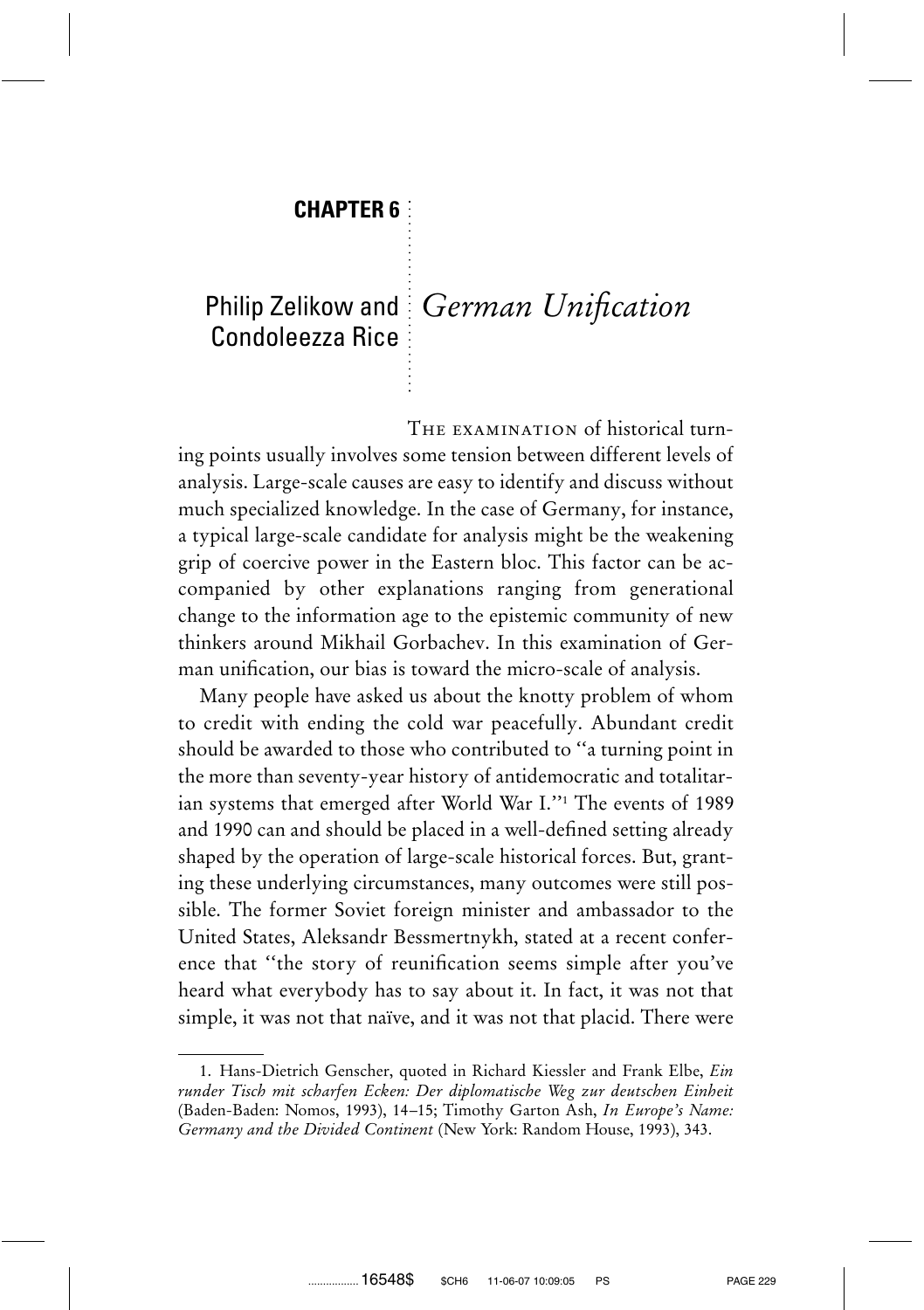a lot of nerve-wracking situations in Moscow.''2 And not only in Moscow.

Some recent books have put forward particular Germans, Americans, or Soviets as winners of the prize for having made a difference in the ending of the cold war. However diverting, such a contest tends to shed more heat than light. We are more interested in the interaction of perceptions and choices by the various governments. Though some individuals had more influence than others, we found the spotlight shifting from person to person and from country to country at different times and on different issues.

We would like to offer another way of thinking about the challenge of assigning credit to one particular individual or to one individual's favorite cause. To do this, we have adopted a rather formal causal analysis. The following points might be thought of as constituting a map of causal variables in the unification of Germany. First, we specify our dependent, or outcome, variables:

- *Unification and its timing*. The two German states are unified into one before the Federal Republic of Germany elections at the end of 1990.
- *The fundamental nature of the new German state*. Unification occurs according to Article 23 of the West German constitution, destroying the German Democratic Republic and making the new state an expanded FRG without any fundamental changes in the system of government or principles for the organization of society.
- *The political alignment of the new German state*. The united Germany is a full member of the North Atlantic Alliance, with all German territory protected by NATO, all German forces remaining integrated within NATO's multinational military

<sup>2.</sup> For ''greatest triumph,'' see Karl Kaiser, *Deutschlands Vereinigung: Die internationalen Aspekte* (Bergisch Gladbach: Bastei Lübbe, 1991), 16; for "most hated developments,'' see Aleksandr Bessmertnykh, quoted in a 1991 interview in Michael Beschloss and Strobe Talbott, *At the Highest Levels: The Inside Story of the End of the Cold War* (Boston: Little, Brown, 1993), 240.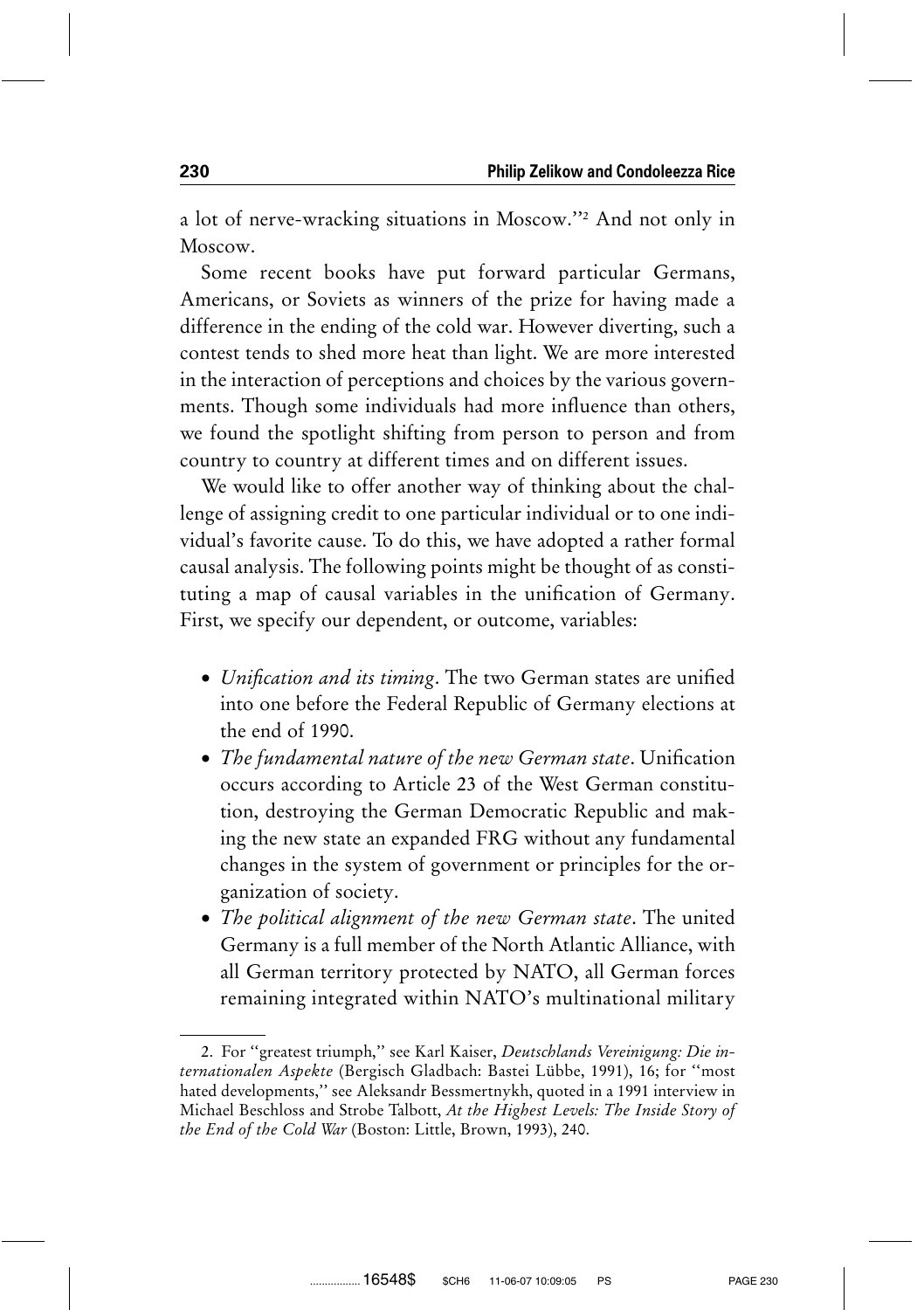command, and without placing unique legal limits on German forces.

• *Asymmetrical treatment of NATO and Soviet forces.* All Soviet forces leave Germany; Western forces, including U.S. nuclear forces, stay.

German and European history since 1990 would be quite different if any of these variables had acquired a different content.

Next, we offer a set of independent, or explanatory, variables. We believe these variables must meet three criteria:

- 1. But for the specified content of the variable (that is, in a counterfactual condition with this variable being absent), the content of one or another dependent, or outcome, variable would have been materially different;
- 2. The above-mentioned counterfactual condition must be reasonable, in that there must be a genuine possibility of the variable being absent; and
- 3. The causal variable is independent, in that the decisive content of the variable is indeterminate even after the contents of preexisting (but not simultaneous) variables have been established.

At least 13 variables appear to meet these criteria. To help the reader apply the third criterion cited above, we list them in chronological order, although several of them overlap in time.

- 1. The USSR and the GDR divide sharply and publicly on the need for and direction of reform communism (1988–1989).
- 2. Hungarian decisions on borders are made and misunderstood; Hungary then reverses its policy toward Romanian and East German refugees (May–September 1989).
- 3. East Germans decide against the ''Chinese solution'' for domestic protest and choose, with Soviet backing, the reform Communist government of Egon Krenz (October 1989).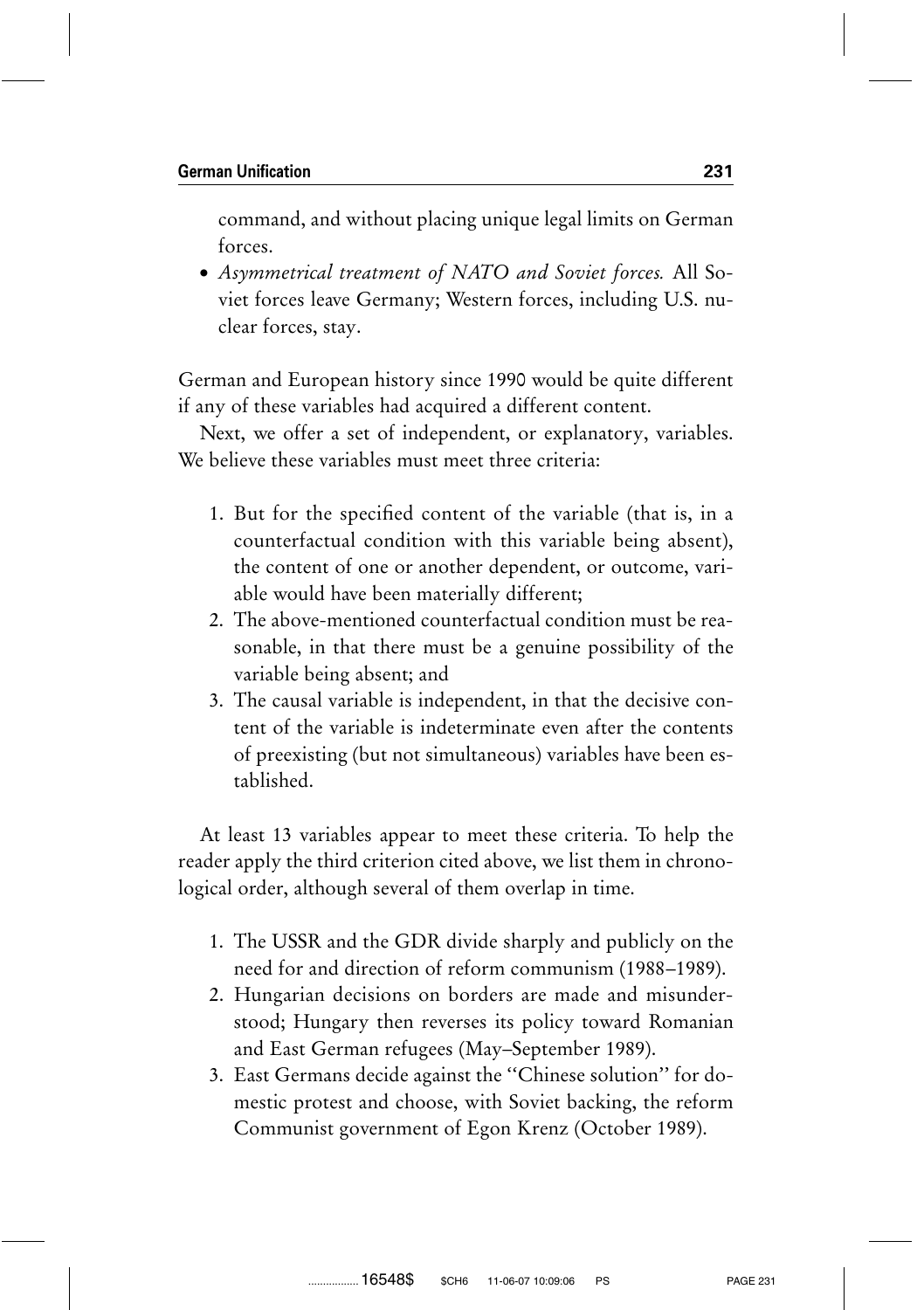- 4. Responding erratically to a surge in domestic unrest, the Krenz government's policies culminate in the unplanned opening of the Berlin Wall (October–November 1989).
- 5. Chancellor Helmut Kohl, with President George Bush's encouragement, reverts from the *Ostpolitik* paradigm of *Wan*del durch Annäherung (change through rapprochement) back to the Adenauer paradigm of *Wandel durch Kraft* (change through strength); Kohl destabilizes the East German governments of Krenz/Modrow, spurring popular contemplation of unification; the United States helps deflect international attempts to curb Kohl and restrain popular expectations in the GDR (October–December 1989).
- 6. Kohl spurns confederative negotiations with Hans Modrow and the Roundtable, and, with U.S. backing, decides to seek direct economic and political annexation of Eastern Germany (January–February 1990).
- 7. The United States chooses maximal objectives for unifying Germany in NATO and the ''Two-plus-Four'' plan for negotiating international aspects of unification (January– February 1990).
- 8. Kohl's agenda for rapid unification, propelled by indicators that it is internationally viable, produces a surprising electoral victory for his cause in the GDR election (March 1990).
- 9. Soviet diplomatic reactions to German developments are ineffective as ''Two-plus-Four'' activity is deliberately delayed and constrained and the United States and the FRG rally the West behind common objectives for unification (February– May 1990).
- 10. The FRG offers limited financial aid to the USSR and spurs positive but inconclusive multilateral consideration of a much larger assistance package (January, May–July 1990).
- 11. The United States and the FRG shape and deliver commitments on German armed forces and significant change in NATO's political and military stance that nevertheless re-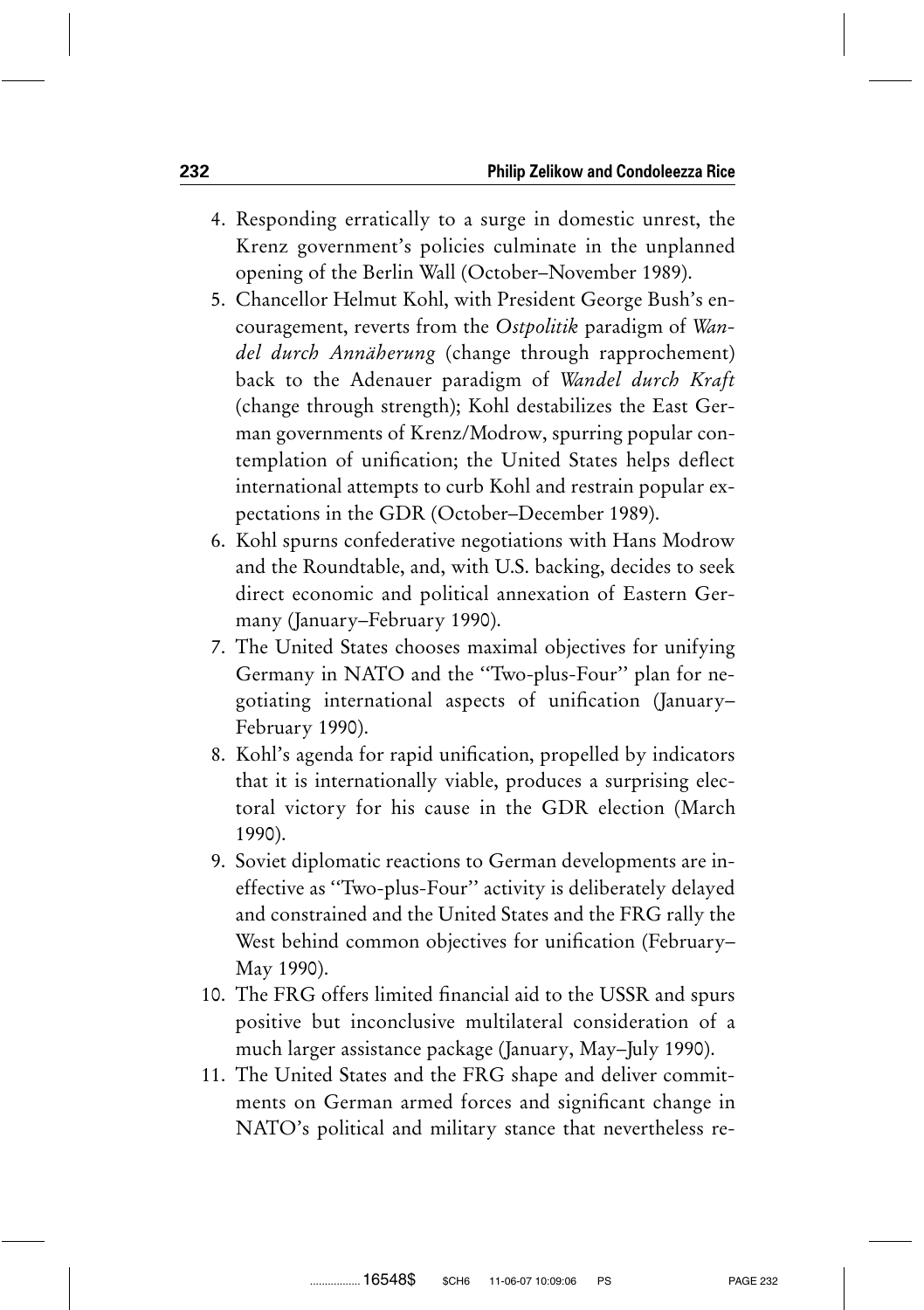main consistent with preexisting U.S. and FRG objectives (June–July 1990).

- 12. Gorbachev makes a series of connected decisions: he avoids an invasion of Lithuania, begins to abandon structures of collective leadership, and starts changing his stance on the German question during and after the Washington summit. Yet he successfully fends off challenges at the Twenty-eighth Soviet Communist Party Congress (May–July 1990).
- 13. Complex political-military negotiations of linked political and economic agreements, consistent with preexisting U.S. and FRG objectives, are accomplished among ''Two-plus-Four'' states and specifically among the USSR, Germany, and the United States (July–September 1990).

Our narrative attempts to reconstruct the intricate details of each of these variables, which are themselves clusters of choices and interactions. But for the reader anxious to get to the story, we offer a sample of the empirical data underlying the fifth independent variable from the preceding list. This story focuses on the way in which America worked to shield Kohl and keep the GDR pot bubbling at a full rolling boil.

President Bush had been a firm supporter of German unification since the first time he was asked about this issue in May 1989.<sup>3</sup> As December 1989 began, he met with General Secretary Mikhail Gorbachev on the island of Malta and did his part to ease Soviet anxieties about East-West relations in general and German developments in particular. Chancellor Helmut Kohl had responded to the opening of the Berlin Wall and the new government in East Berlin by working to further destabilize the East German state. Even before the wall opened, Kohl had concluded that ''cosmetic

<sup>3.</sup> See George Bush and Brent Scowcroft, *A World Transformed* (New York: Knopf, 1998), 188–189; Philip Zelikow and Condoleezza Rice, *Germany Unified and Europe Transformed: A Study in Statecraft* (Cambridge, MA: Harvard University Press, 1995), 24–29, 80–81, 92–95.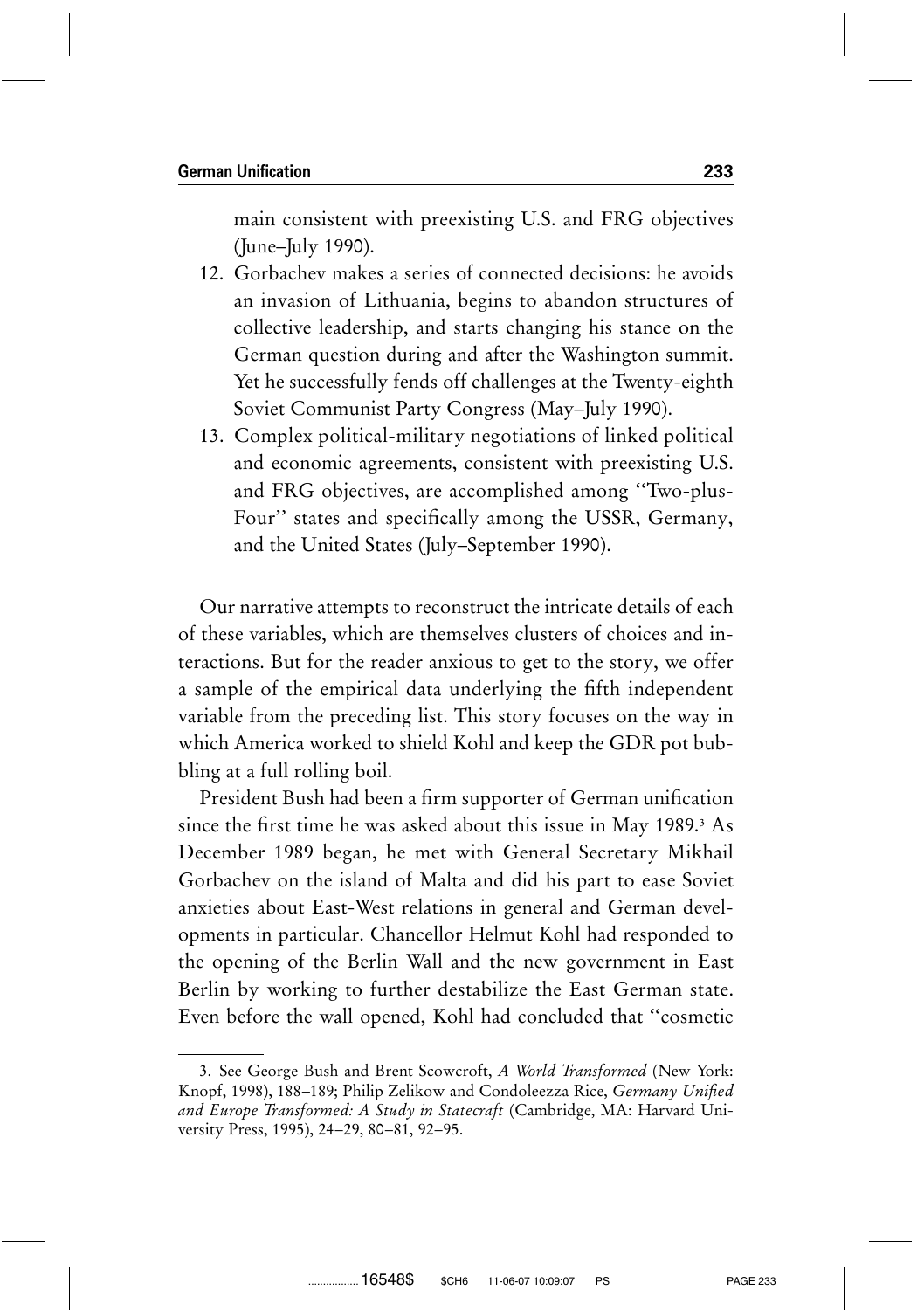corrections [in East Germany] weren't enough. We didn't want to stabilize an intolerable situation.''4 On this point, Bush agreed.

As President Bush flew from Malta to Brussels to tell Allied leaders what had happened, he faced another formidable task. Having determined that Soviet policy on Germany was still relatively quiescent, he now needed to accomplish the remaining operational objectives for his trip. Most crucial was rallying Allied support behind the Ten-Point Plan for unity that Helmut Kohl had announced on November 20, thus sheltering Kohl. Meanwhile, as Kohl himself later put it, Bush's ''calculation was to make himself a spokesman for the German side and in return to secure our firm assurance that we would stick strongly by membership of a united Germany in NATO.''5

Soon after his plane touched down in Brussels, President Bush met with Chancellor Kohl. Secretary of State James Baker chose not to attend the dinner meeting, deliberately permitting the two heads of state to talk without the presence of West German foreign minister Hans-Dietrich Genscher (Baker's counterpart). Genscher's absence would allow Kohl to speak more freely.6 To the Germans, Bush and his national security adviser, Brent Scowcroft, seemed tired. But Bush launched into a detailed report on the talks in Malta. The U.S. president warned Kohl that Gorbachev thought the chancellor was in too much of a hurry. Kohl said he had reassured Gorbachev that no one wanted events in the GDR to get out of control.

Kohl then thanked Bush for his "calm" reception of the Ten-

<sup>4.</sup> Helmut Kohl, *Ich Wollte Deutschlands Einheit*, ed. Kai Diekmann and Ralf Georg Reuth (Berlin: Propylaen, 1996), 117.

<sup>5.</sup> Ibid., 189; see also Bush and Scowcroft, *A World Transformed*, 196–197.

<sup>6.</sup> For the German account of this meeting, see Horst Teltschik, *329 Tage: Innenansichten der Einigung* (Berlin: Siedler, 1991), 62–64; for the U.S. notes, see memcon of meeting with Chancellor Kohl at Château Stuyvenberg, Brussels, December 3, 1989; the account that follows also draws on the Zelikow interview with Scowcroft, Washington, DC, June 1991, and Bush and Scowcroft, *A World Transformed*, 198–200. See also Scowcroft to President Bush, ''Scope Paper—Your Bilateral with Chancellor Kohl'' (trip briefing materials).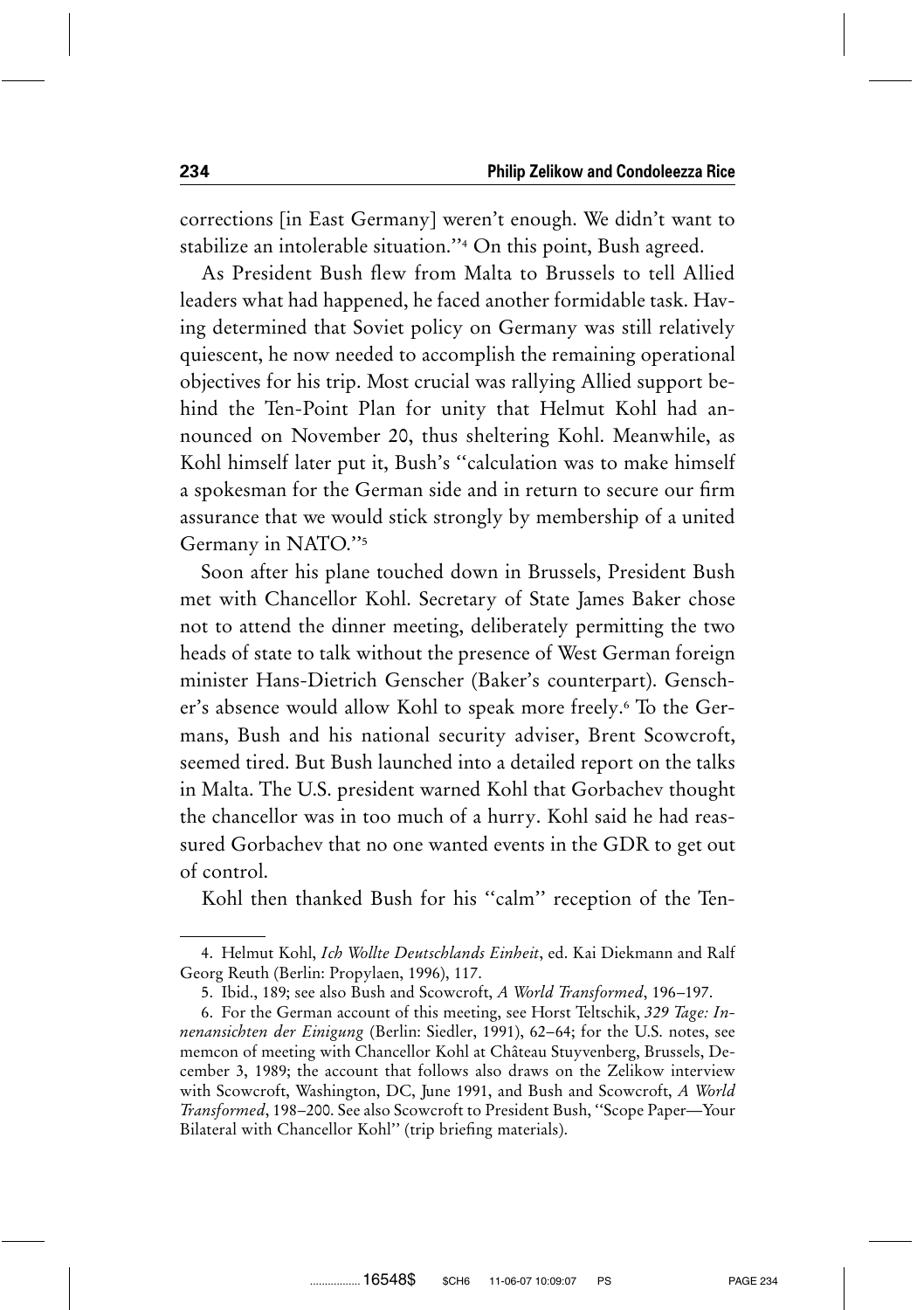Point Plan and promised not to do anything reckless. There was no timetable. The FRG was part of Europe and part of the European Community (the EC, now called the European Union, or EU). The chancellor said he always worked carefully with French president François Mitterrand. Continued integration with the West was a ''precondition'' for the ten points. After free elections in the GDR, the next step was confederation, but with two independent states. The third phase, federation, lay in the future. It would take years, perhaps as many as five, to reach this goal.

Bush summarized Gorbachev's attitude as one of uncertainty. That, he said, was why ''we need a formulation which doesn't scare him, but moves forward.'' Kohl assured Bush that he did not want Gorbachev to feel cornered. The newspapers were full of nonsense, he said. Former secretary of state Henry Kissinger had written that East and West Germany might come together within two years, but that was obviously impossible, Kohl said, as the economic imbalance between the two states was too great. However, he added, Bush should not misunderstand; the unification question was developing ''like a groundswell in the ocean.'' West European reactions were mixed. ''I need a time of quiet development,'' Kohl remarked, sounding somewhat drained by the extraordinary events of November, when the Berlin Wall had opened.

Both the White House and the chancellery considered this dinner conversation significant. The Americans found Kohl clearly determined to move forward toward unification. The Germans felt somewhat relieved about the way Gorbachev had approached the unification issue with Bush at Malta. Scowcroft felt sure Kohl now understood that the United States would stand by him, and Scowcroft was right.

The NATO summit meeting of 16 heads of government, to be held in Brussels on December 4, would consist of two main sessions. In the morning President Bush would debrief his counterparts on his meetings in Malta. In the afternoon he would offer a general overview of the future of Europe that his NSC staffers, Robert Blackwill and Philip Zelikow, had drafted before the trip.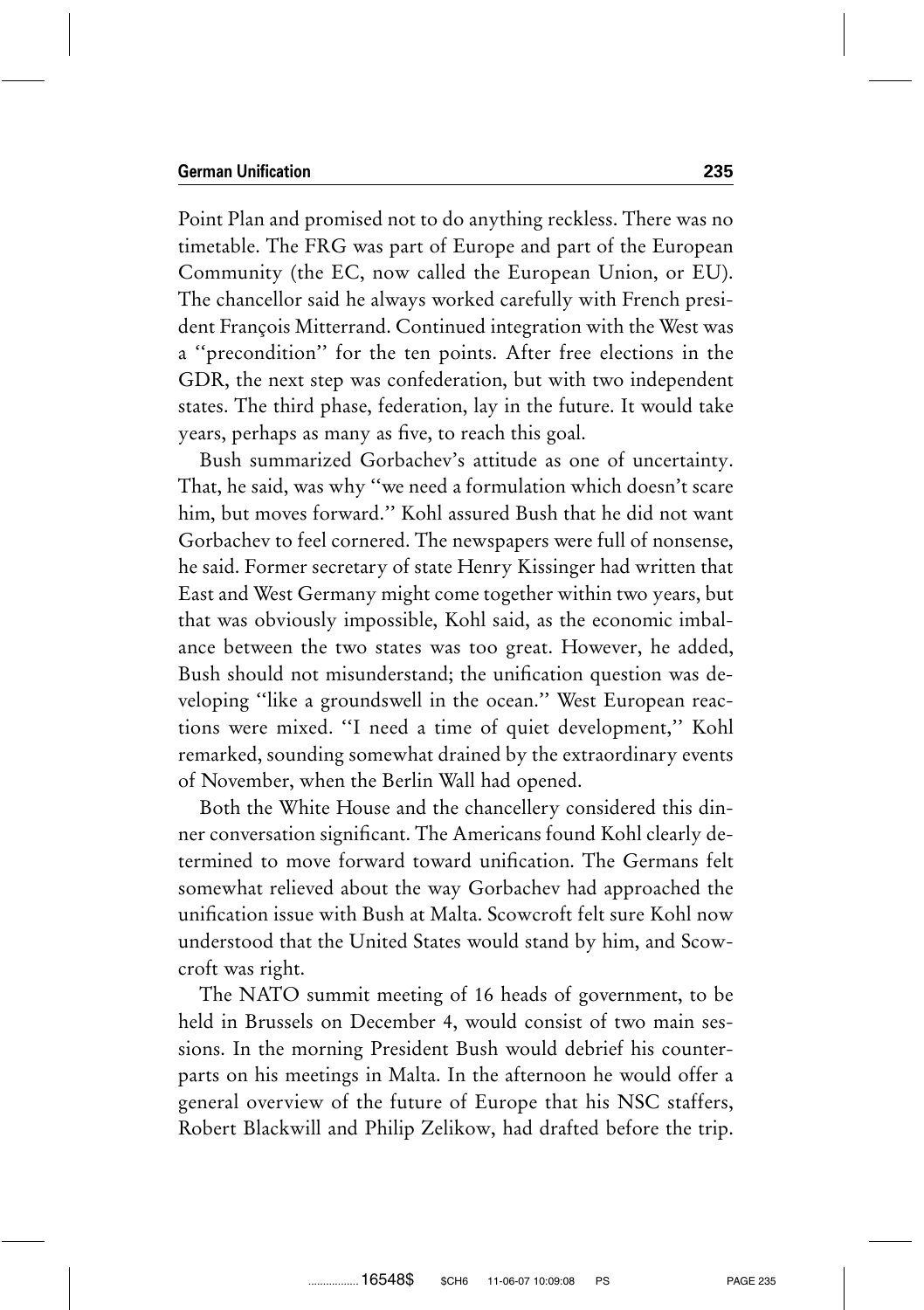They had started with a paper originally prepared when Blackwill was first flirting with the idea of a landmark joint statement by Presidents Bush and Gorbachev and then turned it into a statement of U.S. policy toward Germany and Europe. It included an outline of NATO, the Conference on Security and Cooperation in Europe (then the CSCE; it is now the OSCE), and the EC as the central institutions for Europe's future. The draft welcomed the possibility of German unification. Scowcroft had circulated the draft to Secretary of Defense Cheney, who endorsed it with enthusiasm.

On the road, Bush's planned policy statement was significantly revised, principally by Baker's counselor, Robert Zoellick, along with Blackwill. The revisions on Germany were especially important. In late November, Baker had endorsed four clear guidelines for U.S. policy on German unification, which had been put together for him by Dennis Ross and Francis Fukuyama of his policy planning staff. Although the press took little notice, Secretary Baker first publicized an initial version of these four principles in his pre-Malta briefing for the White House press corps in Washington on November 29.7 During the trip, Zoellick suggested that Baker's four principles be inserted into Bush's statement. Blackwill agreed, and the traveling party worked on the language, strengthening its endorsement of German unification. The draft was reviewed and approved by Scowcroft, Baker, and Bush.

President Bush began the afternoon session before the NATO leaders with his policy statement about ''the future shape of the new Europe and the new Atlanticism.'' The alliance, he said, faced great choices in consolidating the peaceful revolution in the East and providing the ''architecture for continued peaceful change.'' He stated that the United States and NATO had never accepted the "painful" division of Europe; all had supported German reunification. The president continued:

<sup>7.</sup> See PA transcript, Press Conference by Secretary Baker on Bush-Gorbachev Malta Meeting, the White House, Washington, DC, November 29, 1989, 7–8.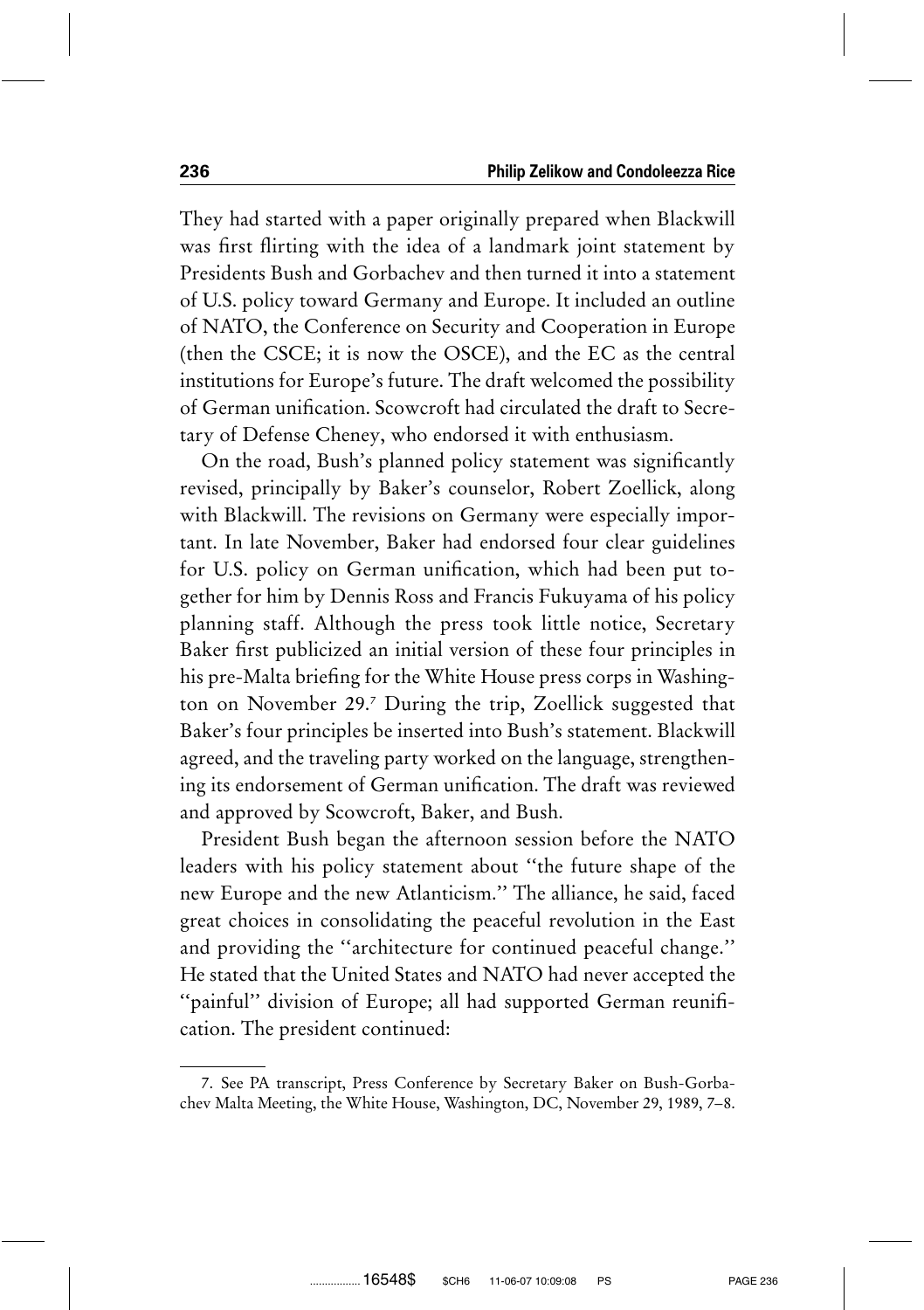In our view, this goal of German unification should be based on the following principles:

- *First,* self-determination must be pursued without prejudice to its outcome. We should not at this time endorse nor exclude any particular vision of unity. [The earlier State Department addendum, which said that the outcome must also be acceptable to Germany's neighbors, had been dropped.]
- *Second*, unification should occur in the context of Germany's continued commitment to NATO and an increasingly integrated European Community and with due regard for the legal role and responsibilities of the Allied powers.<sup>8</sup>
- *Third*, in the interests of general European stability, moves toward unification must be peaceful, gradual, and part of a step-by-step process.
- *Lastly*, on the question of borders we should reiterate our support for the principles of the Helsinki Final Act.

Bush added: ''An end to the unnatural division of Europe, and of Germany, must proceed in accordance with and be based upon the values that are becoming universal ideals, as all the countries of Europe become part of a commonwealth of free nations. I know my friend Helmut Kohl completely shares this conviction.'' Then, following up on the "Europe whole and free" rhetoric of his May 1989 trip, Bush proposed that the alliance should make the promotion of greater freedom in the East a basic element of its policy. At the same time, NATO should continue to be the guarantor of stability in this period of historic transition. In this context, Bush said, ''I pledge today that the United States will maintain significant mil-

<sup>8.</sup> The earlier Ross-Fukuyama formula included a qualifier: ''if there is unification.'' That phrase was dropped. The language referring to four-power rights was new, added because the embassy in Bonn had complained of Kohl's persistent failure to refer to these rights and because of the Americans' care to mention their legal obligation for Berlin and ''Germany as a whole.'' See Bonn 37736, ''Kohl's Ten-Point Program—Silence on the Role of the Four Powers,'' December 1, 1989.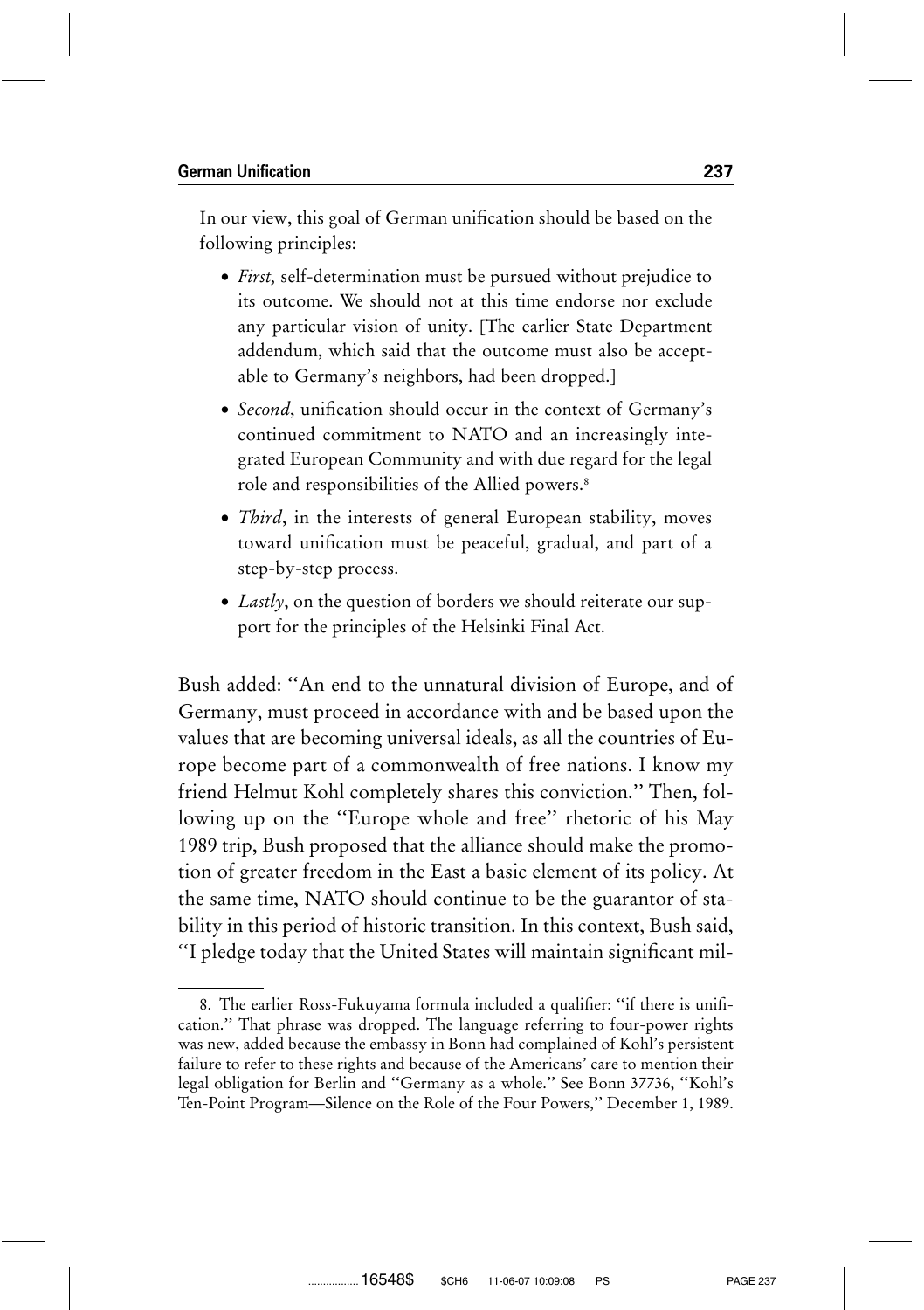itary forces in Europe as long as our Allies desire our presence as part of a common security effort. . . . The U.S. will remain a European power.'' Bush also praised the European Community's ''intensified'' integration and said that the United States would seek closer ties with the EC.9

When Bush completed his statement, Kohl remarked that no one could have done a better job of summarizing the alliance approach and said, ''The meeting should simply adjourn.''

Following an awkward pause, Italian prime minister Giulio Andreotti asked to continue with his presentation. He warned that self-determination, if taken too far, could get out of hand and cause trouble. Kohl snapped back that Andreotti might not hold the same view if the Tiber divided his country.

The Dutch prime minister, Ruud Lubbers, interrupted the skirmish between the Germans and the Italians to support Bush's approach. British prime minister Margaret Thatcher could not let the matter rest there. She said that she shared Andreotti's concerns and wanted to study Bush's proposal more carefully. But one by one, other Allied heads of state supported the general thrust of the Bush approach.10

<sup>9.</sup> The text of the intervention was subsequently released to the public. ''Outline of Remarks at the North Atlantic Treaty Organization Headquarters in Brussels,'' December 4, 1989, in *Public Papers of the Presidents: George Bush* (Washington, DC: U.S. Government Printing Office, 1990), 2:1644–47. Bush passed along his four principles on Germany directly to Gorbachev. See President Bush to President Gorbachev, December 8, 1989. For a sense of the positive press reactions to Bush's handling of the Malta-Brussels trip, see News Conference in Brussels, December 4, 1989, in *Public Papers*, 1989, 2:1647–49; and Scowcroft to President Bush, ''European Press Reaction to the NATO Summit and Your Speech on the Future of Europe,'' December 6, 1989.

<sup>10.</sup> Teltschik, *329 Tage*, 64–67; Blackwill, interviewed by Zelikow, Cambridge, MA, 1991. Despite growing calls for U.S. troop cuts in Europe, American public support for military commitment remained solid in late 1989. In 1982, about 66 percent of Americans wanted to maintain or increase U.S. troop strength in Europe; in November 1989, despite the political changes on the continent, this figure had shrunk by only 8 points to 58 percent. The success of the May 1989 NATO summit may have played a part, as did wariness about future Soviet intentions and the uncertain political situation—themes repeatedly emphasized by President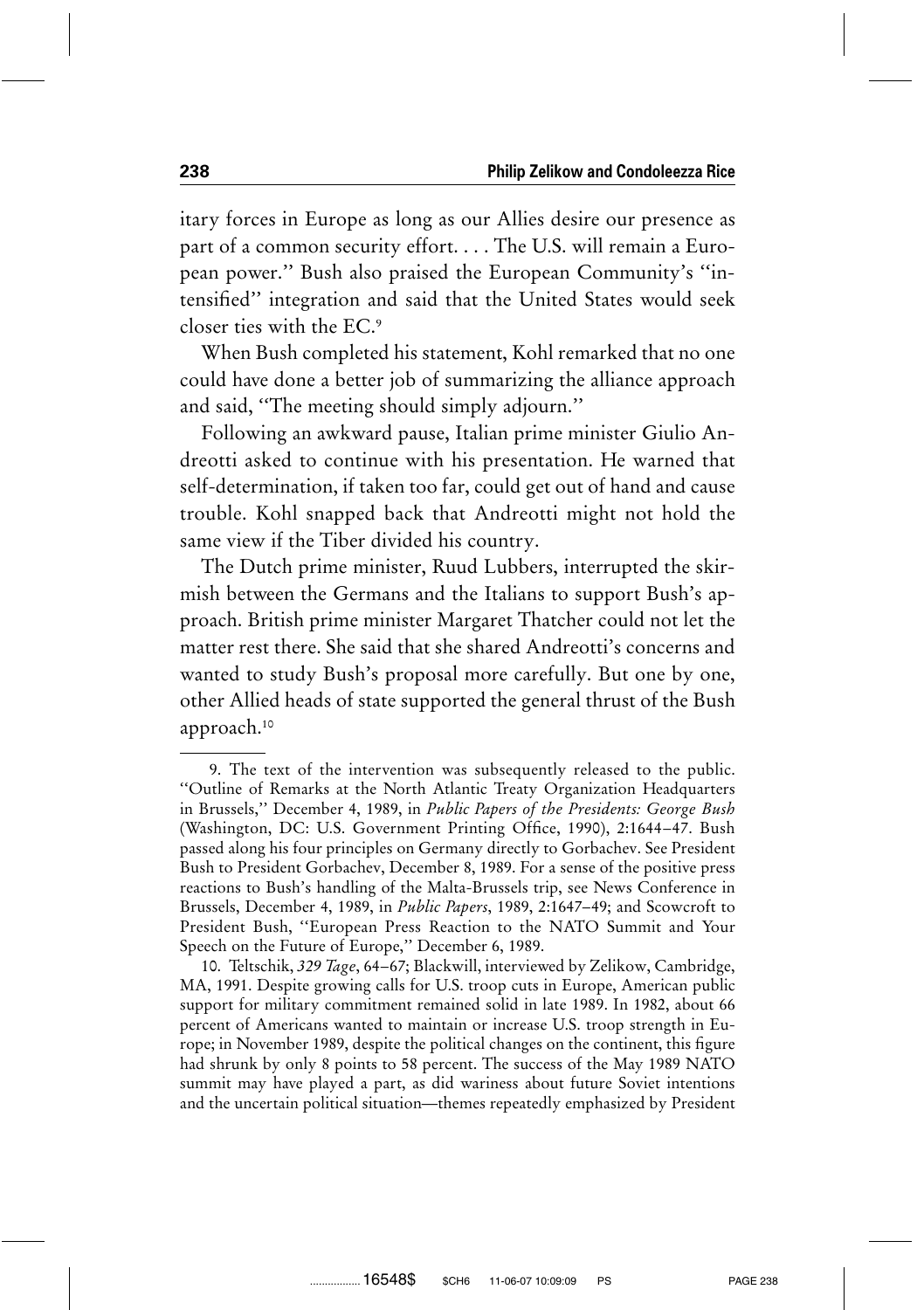Thatcher felt defeated by both the U.S. stance on Germany and Washington's strong support for the further integration of Europe. After the NATO meeting in Brussels, she wrote: ''[I knew there] was nothing I could expect from the Americans as regards slowing down German reunification [and] possibly much I would wish to avoid as regards the drive towards European unity.''11

Kohl and his advisers, by contrast, were elated. The NATO framework would now dominate the treatment of Germany at the EC summit four days later. The world leaders would not derail Kohl's plan. ''On the contrary!'' Horst Teltschik wrote, ''The signal stayed green—caution will be admonished, but the railway switches are all thrown the right way."<sup>12</sup>

The NATO allies were not the only ones to get the news from Malta. Warsaw Pact heads of government also gathered on December 4 to hear Gorbachev's report.<sup>13</sup> All these states were now ruled by Communist ''reformers'' except for Poland and Romania. Gorbachev praised the Malta summit and President Bush. He said that Bush did not lecture him as Reagan had sometimes done, but instead formulated careful positions ''slowly, thoughtfully.'' In Gorbachev's book of his public and private statements, the chapter on

Bush. On the polling data, see Tutwiler to Baker, ''Support for NATO and U.S. Troops in Europe,'' December 8, 1989.

<sup>11.</sup> Margaret Thatcher, *The Downing Street Years* (New York: HarperCollins, 1993), 795–796.

<sup>12.</sup> Teltschik, *329 Tage*, 67.

<sup>13.</sup> For the official Soviet report on the Warsaw Pact summit meeting, an account of which follows, see ''Vstrecha rukovoditelye godsudarstvuchastnikov Varshavskogo Dogovora'' [Meeting of the leaders of the Warsaw Pact members states], *Vestnik* (December 31, 1989), 42–45. For the account of a participant as told to a journalist, see Don Oberdorfer, *The Turn: From the Cold War to a New Era—The United States and the Soviet Union, 1983–1990* (New York: Simon & Schuster, 1991), 384–386. Although Krenz insisted on going to Moscow with Modrow, the Soviets pointedly publicized Gorbachev's meeting with Modrow, treating the now discredited Krenz as a nonperson. Ralf Georg Reuth and Andreas Bönte, *Das Komplott: Wie es wirklich zur deutschen Einheit kam* (Munich: Piper, 1993), 185–186. Modrow later described the message from Gorbachev in a conversation with Rudolf Seiters. See Teltschik, *329 Tage*, 68.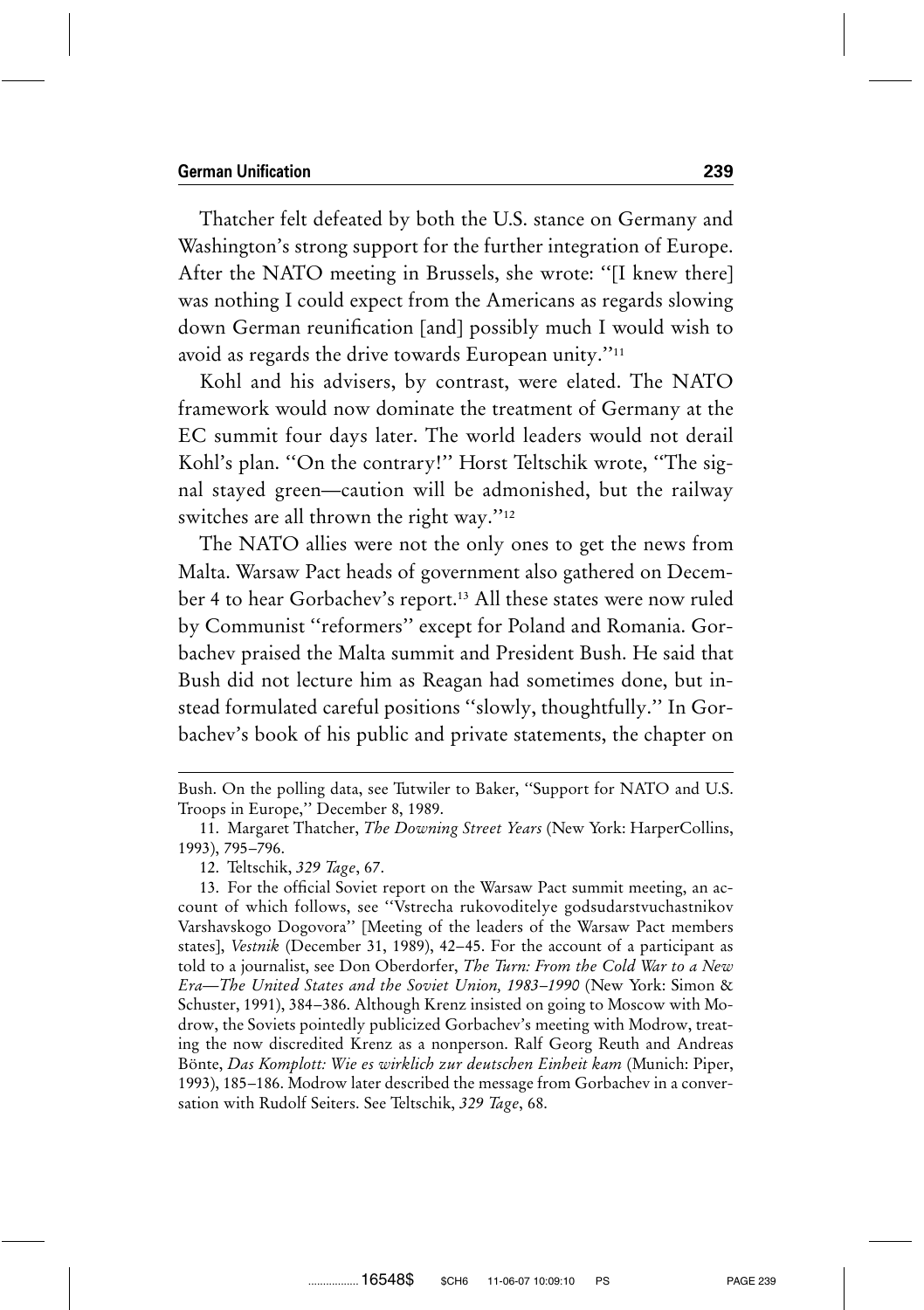Malta is titled ''A Historic Breakthrough.'' Privately, too, Gorbachev felt he could trust Bush.

But Gorbachev was displaying second thoughts about the German issue. According to one participant, he told the Eastern European delegates that both NATO and the Warsaw Pact must be maintained to preserve Europe's security. Kohl's Ten-Point Plan speech, he said, had gone too far. Gorbachev asked for comments. There were none, except for a bitter tirade from Romania's dictator, Nicolae Ceausescu,<sup>14</sup> a man whose overthrow and execution by his own people was then only three weeks away. East Germany's new premier, Hans Modrow, in Moscow for the Warsaw Pact meeting, was able to meet with Gorbachev, who told the premier that his ''treaty community'' idea was acceptable—but only if it did not lead to German unification.

Storm clouds were forming around Modrow's once hopeful government. By early December it was clear that the East German people would force their leaders to allow free elections, whatever this choice might mean for the future or for socialism in the GDR. On December 1, the East German parliament, the *Volkskammer*, voted to revoke the constitutional guarantee of the governing party's leading role in politics. The country was rocked by disclosures of top-level corruption. Shortly afterward, the entire party Politburo, and then the full Central Committee, resigned their positions.

The arrests of former top officials, charged with corruption and

<sup>14.</sup> See Deutschland Archiv, *Chronik der Ereignisse in der DDR* (Cologne: Verlagwissenschaft und Politik, 1990), 33–34; Elizabeth Pond, *Beyond the Wall: Germany's Road to Unification* (Washington, DC: Brookings Institution, 1993), 140–145; and Konrad H. Jarausch, *The Rush to German Unity* (New York: Oxford University Press, 1994), 70–76. In Washington, Blackwill convened a meeting of CIA and DIA analysts to review the situation in the GDR on December 7, 1989, and the U.S. government closely monitored developments for signs of a breakdown of public order. Soviet forces remained quiet. See Benko (analyst attached to Blackwill's office) through Blackwill to Scowcroft, ''Intelligence Community Assessment of Current Tensions in the GDR,'' December 7, 1989.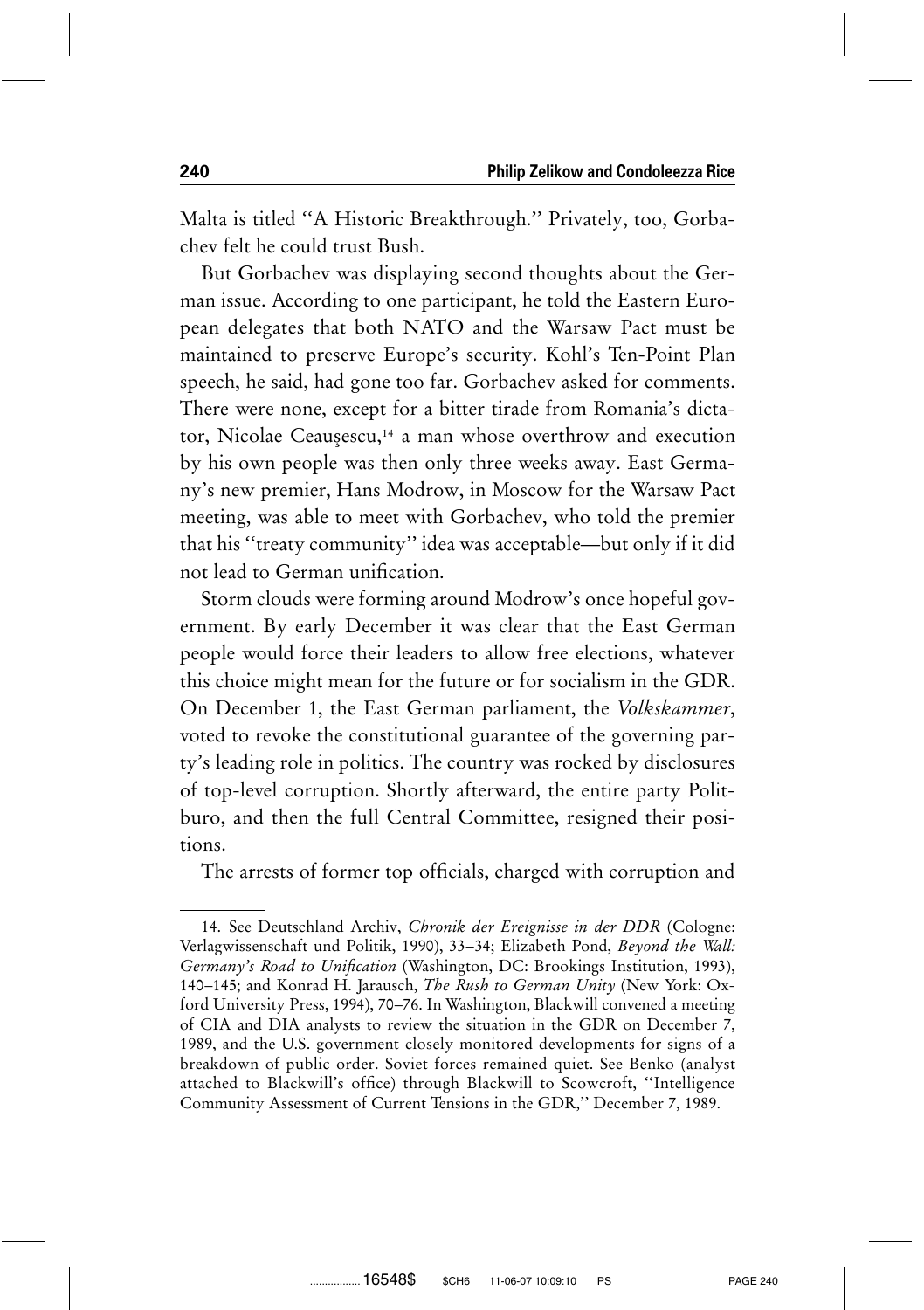abuse of power, began on December 3. Egon Krenz resigned his post as head of state on December 6, leaving Modrow alone at the top. Civil authority began to break down. Some citizens' committees seized public buildings in order to stop secret police destruction of incriminating government records.15 There were several attacks on East German, and then Soviet, military installations in the GDR. The Soviet press angrily warned that ''attacks on military property would not be tolerated.'' The situation became so unstable that, on December 7 or 8, Soviet military commanders ordered Soviet forces in the GDR to undertake ''emergency measures to protect themselves and property.''16

Ambassador Yuli Kvitsinski was recalled from Bonn to Moscow to help prepare a lengthy, highly secret interdepartmental paper on upcoming Soviet negotiations with the government of the GDR. The paper contained his still controversial proposal to persuade the East German government to press the idea of a German confederation as an alternative to unification. Kvitsinski reminded his colleagues that the paper could be put forward only after it had been formally approved by the Politburo of the USSR. Two of Gorbachev's top advisers, Aleksandr Yakovlev and Valentin Falin, flew to East Berlin, where, on December 8, Modrow's beleaguered party was holding a congress to plan their next moves. The visiting Soviets, Falin in particular, offered their frustrated hosts little beyond philosophical musings about the need for two German states.17

<sup>15.</sup> See *Krasnaia zvezda* and *Izvestia*, December 5 and 6, 1989. For reports on emergency measures taken by Soviet troops, see the same newspapers for December 8 and 9, 1989.

<sup>16.</sup> Julij A. Kwizinskij, *Vor dem Sturm: Erinnerungen eines Diplomaten*, trans. Hilde and Helmut Ettinger (Berlin: Siedler, 1993), 17; Wjatscheslaw Kotschemassow, *Meine letzte Mission* (Berlin: Dietz, 1994), 195–196.

<sup>17.</sup> According to both Shevardnadze aide Sergei Tarasenko and Cherniaev, the Soviet leadership was becoming worried that the real problem for them if Germany unified would be a witch hunt carried out against those who had ''lost East Europe and Germany.'' Tarasenko claims that, by the end of 1989, he and others knew that the unification of Germany was inevitable and were trying to devise a strategy to keep this development from bringing down Gorbachev's government. See Rice interviews with Tarasenko, Moscow, October 1991, and Cherniaev, Mos-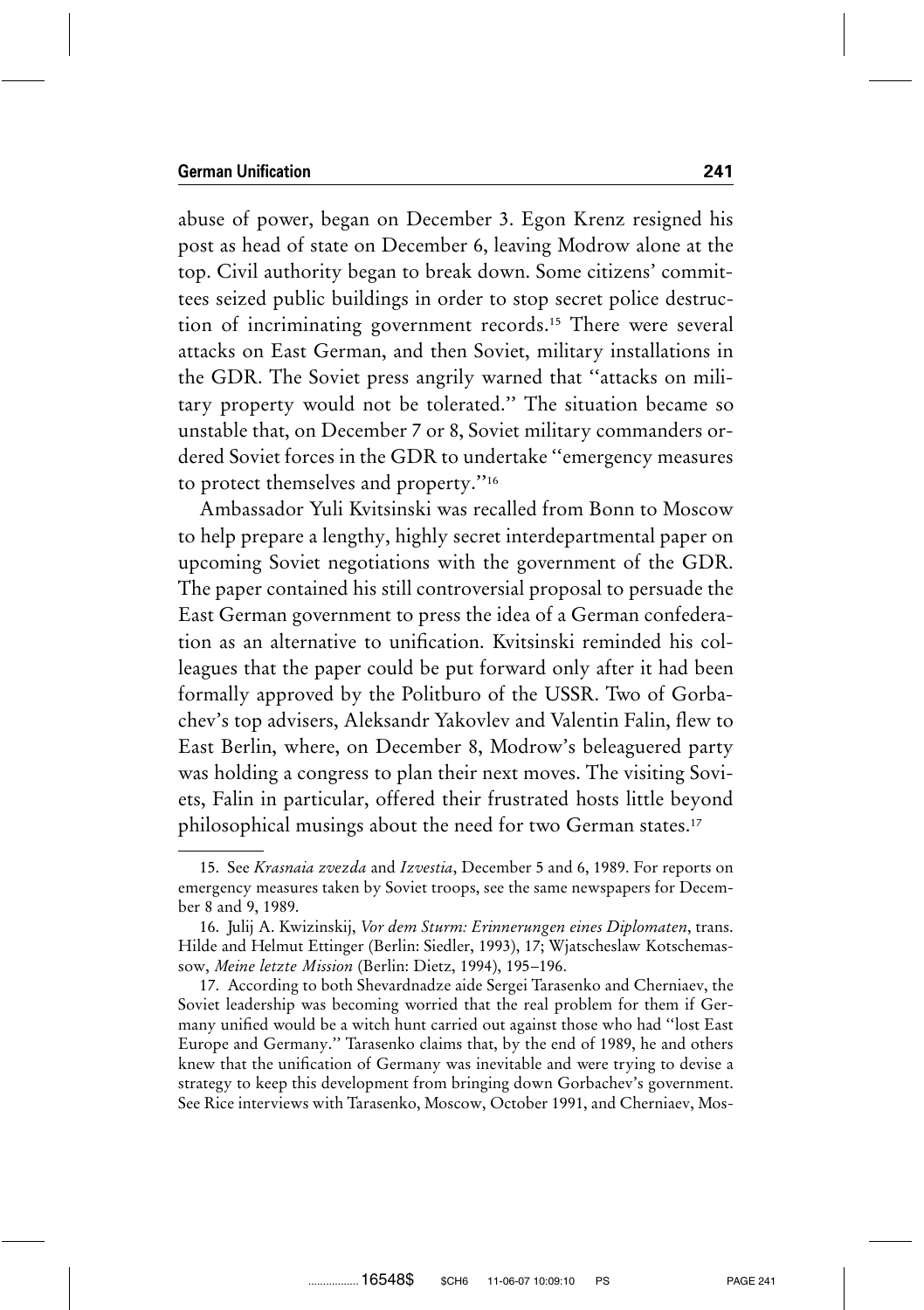On December 5, Gorbachev abruptly abandoned his philosophical detachment. His appeals to history and to Kohl's ''sense of responsibility'' had not worked. Bush and Kohl had received the impression from Gorbachev that he was not anxious about Germany's future, perhaps because, as Gorbachev's foreign policy aide Anatoli Cherniaev noted, Gorbachev liked to avoid confrontation in personal discourse. But now Gorbachev seemed frustrated and angry that they had misread his message. To Cherniaev, Gorbachev seemed angriest of all about Kohl's failure to consult him before presenting his Ten-Point Plan. Yet when Gorbachev had had the chance to voice his concerns directly to President Bush, he had not done so.

Perhaps there was no single cause for the shift in Gorbachev's mood. The situation in Eastern Europe was continuing to deteriorate. Czechoslovakia, Bulgaria, and Romania were all in the throes of crises. At home, pressures from the republics and from a relentlessly outspoken Boris Yeltsin were building. Now, with the GDR trembling again with internal crisis, yet another Gorbachev gamble—this time on Modrow—was on the verge of collapse. The stakes were high. As the situation worsened in the GDR, Gorbachev had reason to worry that a loss of face on Germany might be the final straw in his situation at home in the Soviet Union, a development that could radically alter the domestic balance of power in Moscow and bring down all that he had worked for there.18

18. This discussion is based on Soviet memcon, ''Zapis besedy M. S. Gorbacheva s Ministrom inostrannykh del FRG G. D. Gensherom,'' December 5, 1989, made available to the authors by Aleksandra Bezimenskaia. See also Anatoli Cherniaev, *Shest' let s Gorbachevym: po dnevikovym zapisiam* (Moscow: Progress Publishers, 1993), 306–309. The ''left no doubt'' quotation is from Kiessler and Elbe, *Ein runder Tisch mit scharfen Ecken*, 70. Shevardnadze's reference to Hitler was in the context of an alleged German diktat in forcing the annexation of a neighbor. For Genscher's own account to his counterparts of his meeting in Moscow, see State 3834, ''12/13/89 Quadripartite Ministers' Meeting,'' January 5, 1990. See also *Pravda*, December 6, 1989, 1, and *Izvestia*, December 6, 1989, 4.

cow, June 1994. This evidence is not reliable as a characterization of the whole Soviet diplomatic effort, but it does offer insight into the way domestic concerns were already shadowing Soviet policy.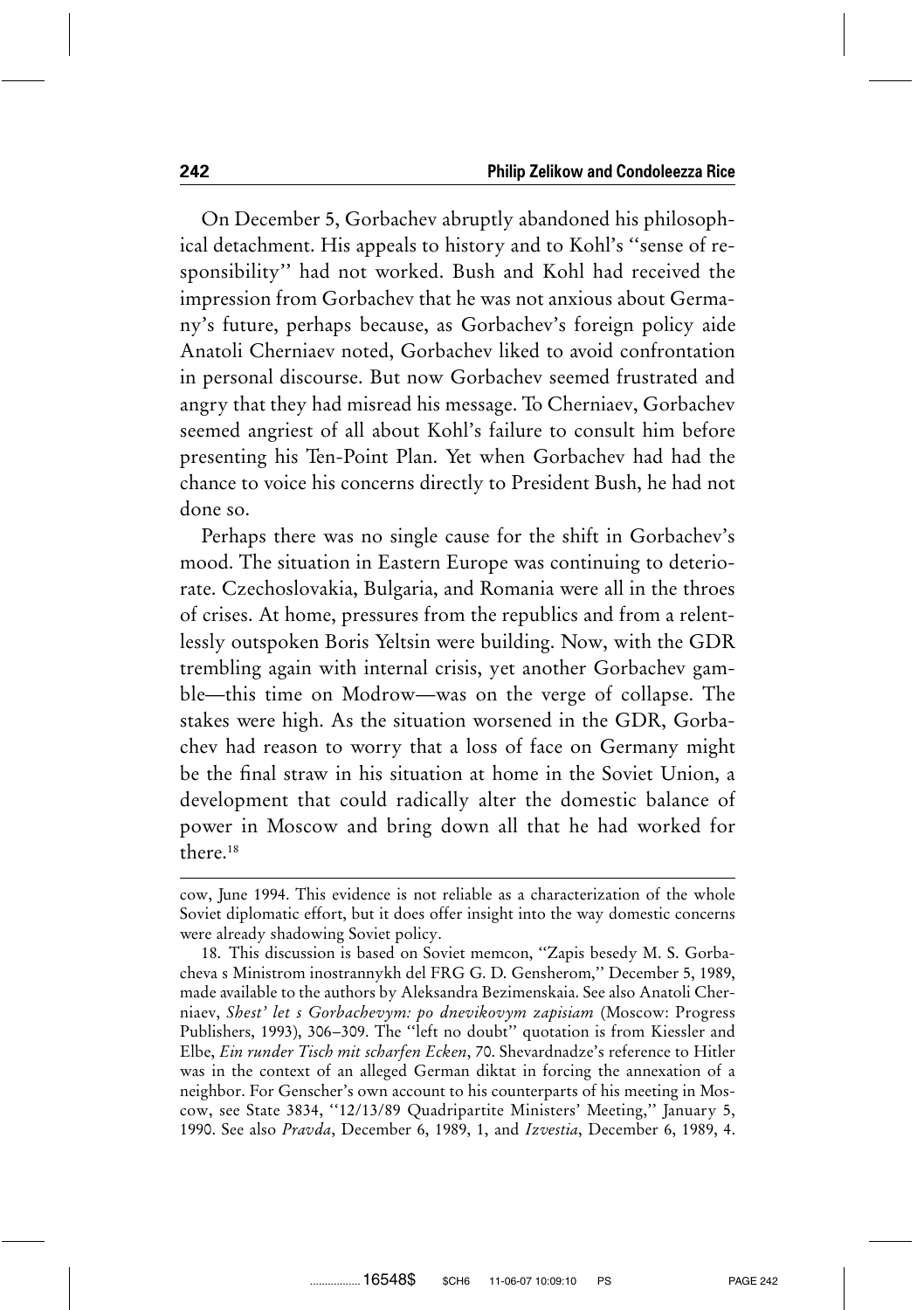West German foreign minister Hans-Dietrich Genscher was the first target of his wrath. In an extraordinary meeting that Cherniaev thought went ''far beyond the bounds'' of Gorbachev's usual discussions with statesmen, Gorbachev treated Genscher like an errant child.19 He told Genscher at the start that the conversation would be serious and Genscher would not be spared, especially because the two men knew each other well. Genscher delivered a general presentation about Soviet-German rapprochement. Gorbachev said he welcomed such comments, but more needed to be said. This was a test of history, Gorbachev remarked, and he could not understand why Kohl had come out with his Ten-Point Plan. Kohl's demand for revolutionary political change in the GDR as a condition for German assistance outraged him. ''One should say this is an ultimatum, a 'diktat,'" he fumed. The move had been an "absolute surprise'' to Gorbachev, who thought that he and the chancellor had reached an understanding in their telephone conversation on November 11. He remarked, ''And after that—such a move!''

Perhaps the chancellor did not need this understanding anymore. ''Perhaps,'' said Gorbachev, ''he thinks that his melody, the melody of his march, is already playing and he is already marching to it.'' This attitude could not be reconciled with the talk of con-

19. See TASS reports, December 5, 1989, in *FBIS-SOV* 89–233, December 6, 1989, 51. The *Pravda* reports for the next day, December 6, are similar.

Shevardnadze's public criticism of Genscher was especially sharp. Teltschik was surprised by the Soviet hard line after Bush's report of his more temperate talk with Gorbachev in Malta (*329 Tage*, 68). Echoing Gorbachev's line (which he may have helped write), Valentin Falin told the British ambassador in Moscow on December 7 that the USSR thought Kohl, demonstrating ''national egoism,'' had broken a promise to Gorbachev not to undertake any pan-German initiatives. On the hardening Soviet line, see the analysis sent urgently to Washington in Moscow 35285, ''Soviet Concerns about Germany,'' December 9, 1989. The Falin comment was passed along by the British to their U.S. colleagues in Moscow. Soviet deputy foreign minister Anatoli Adamishin also went out of his way on December 11 to convey a message in Paris to Richard Schifter, assistant secretary of state for human rights, that, in part because of domestic criticism, Moscow was ''deeply concerned'' over the possibility of early German reunification. Schifter heard concerns from senior officials in the French foreign ministry as well. See Schifter to Baker, ''Soviet Concern over German Reunification and French Thoughts Thereon,'' December 15, 1989.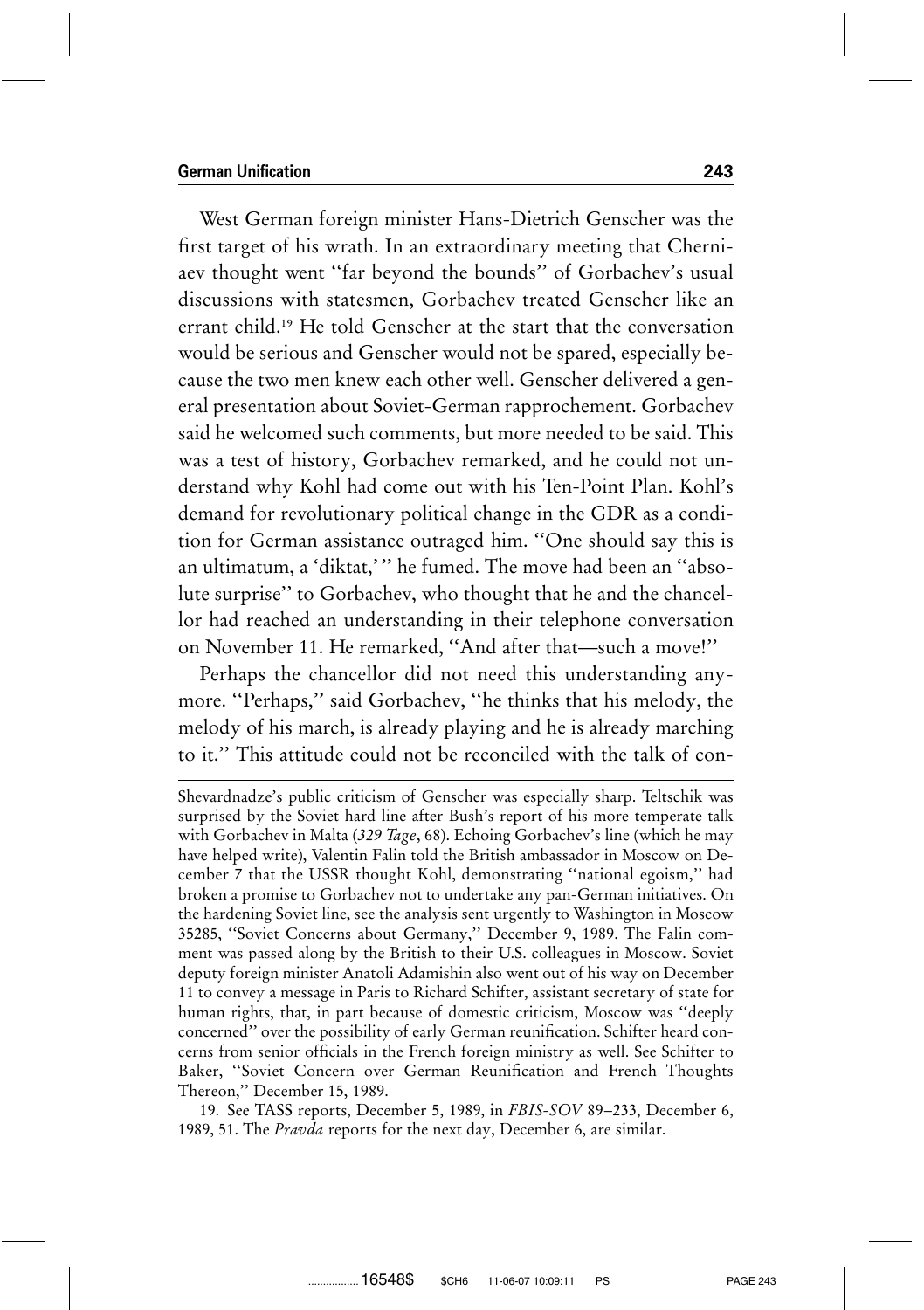structing a common European home. Kohl had promised a balanced, responsible policy. But Gorbachev attacked the Ten-Point Plan in detail. He asked what confederation ideas meant for defense and alliance membership and whether the FRG would be in NATO or the Warsaw Pact. ''Did you think this all through?'' he demanded of Genscher.

Genscher loyally defended the Ten-Point Program, though in fact he had been as surprised by it as Gorbachev. He pointed to the qualifying language, to the vague assurances, and to the goodwill of the German people, who, Genscher said, had learned from their mistakes. It was a proposal, not an ultimatum. Gorbachev would not be assuaged. ''Never mind all that,'' he said. The German chancellor was treating citizens of the GDR as if they were his subjects. Shevardnadze interjected dramatically, ''Even Hitler didn't permit himself this.'' Gorbachev made it clear that Kohl's conditions for helping the GDR amounted to demands for revolutionary change. Genscher tried to explain, but Gorbachev said he was not fooled. This line of thinking from Kohl ''was a political blunder.'' The Soviets ''left no doubt'' that the GDR must remain an independent state and a member of the Warsaw Pact.

Breaking with what had become a practice of downplaying differences between Western and Soviet leaders, the Soviet press went out of its way to emphasize that Genscher's meetings with Gorbachev, Shevardnadze, and Yakovlev had been ''extremely frank.''20

Gorbachev formally reported on his German policy to the Communist Party's Central Committee in a plenum on December 9. ''We underscore with all resoluteness,'' he declared, ''that no harm will come to the GDR. It is our strategic ally and a member of the Warsaw Treaty.'' He harshly attacked Western attempts to ''influence the processes under way in socialist countries'' and promised to ''neutralize attempts at such interference, in particular, in regard to the GDR.''21

<sup>20.</sup> See reports of the Gorbachev speech in *Pravda*, December 10, 1989, 1–3.

<sup>21.</sup> Soviet memcon, ''Zapis besedy M.S. Gorbacheva s preszidentom Frantsii F. Mitteranom,'' December 6, 1989, made available to authors by Aleksandra Bezimenskaia. For French foreign minister Dumas's account of the meetings in Kiev, see State 3834, ''12/13/89 Quadripartite Ministers' Meeting,'' January 5,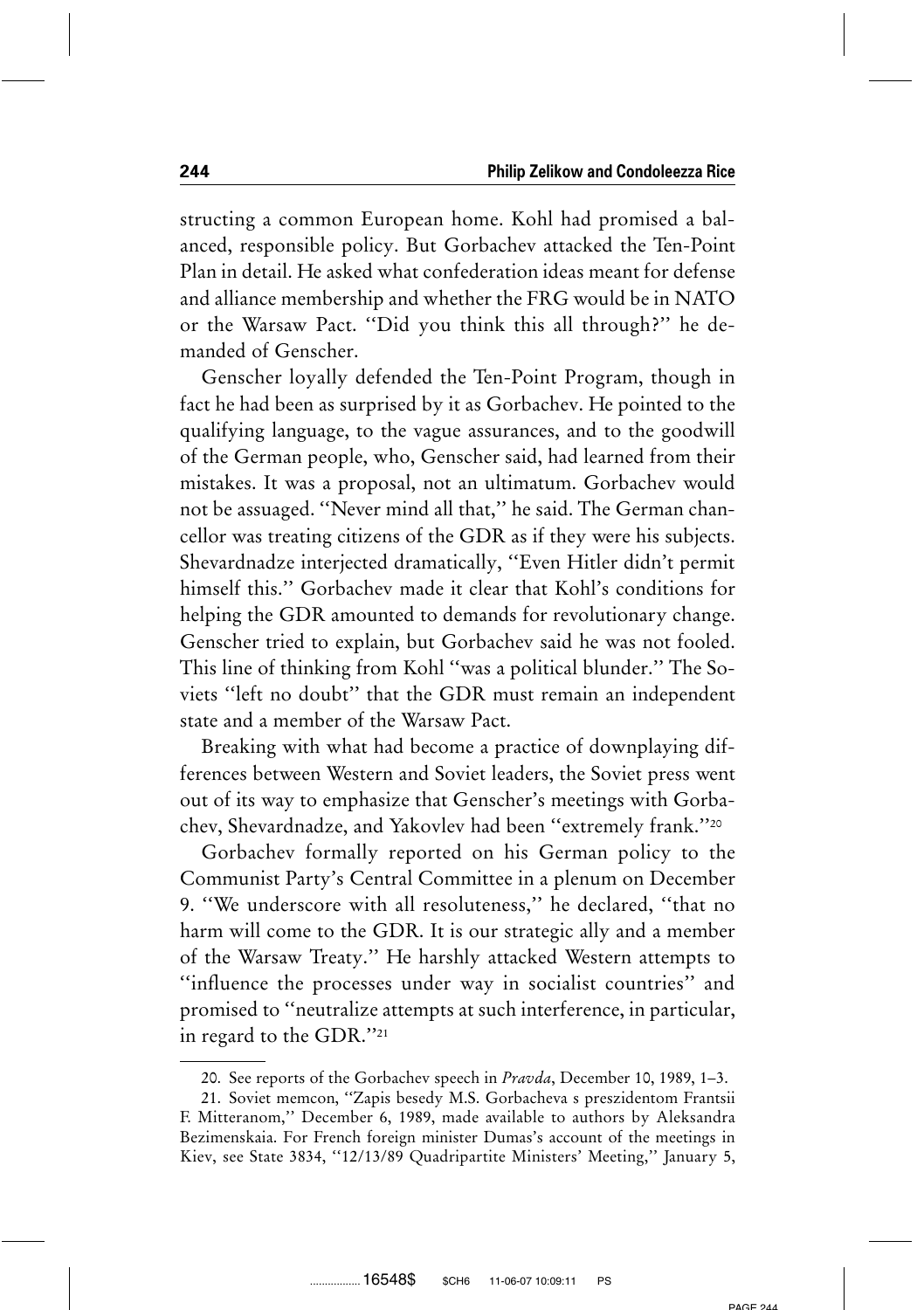Meeting Gorbachev in Kiev the day after the Soviet president had savaged the West German foreign minister, French president François Mitterrand heard firsthand about the Soviets' anger over Bonn's behavior. At the end of November, Gorbachev had phoned Mitterrand and reportedly told him that, on the day Germany unified, ''a Soviet marshal will be sitting in my chair.''

Mitterrand did not need much prompting. At their meeting in Kiev, Gorbachev began with a philosophical discussion, but Mitterrand replied bluntly, ''Today the problem is Germany.'' Mitterrand emphasized the all-European process. The German component should be a part of all-European politics, ''not overrun it.'' He was not afraid of a unified Germany, but the four powers had to safeguard the balance of power in Germany's relationship to Europe.

Mitterrand, like Gorbachev, thought that Kohl was hurrying. When he said so to Genscher on November 30, Genscher had not seemed to disagree. Gorbachev recounted how ''rudely'' he had handled Genscher the day before, criticizing Kohl's plan as a ''diktat.'' Mitterrand expressed his surprise and pressed Gorbachev for the details. Mitterrand mentioned his plan to visit East Germany and asked if Gorbachev would like to join him there. Though this move would have been a tremendous boost for Modrow, Gorbachev seemed too astonished by the suggestion to even muster a reply. Mitterrand asked at one point, ''What should we do concretely?'' But neither leader had answers to that question, and the meeting ended inconclusively.22

With Soviet concerns ringing in his ears, Mitterrand flew back to France to prepare for another EC summit, a meeting of the European Council, that he would chair in Strasbourg on December 8. Mitterrand soon found another ally. The British wanted him to

<sup>1990.</sup> Mitterrand told Kohl, over breakfast during the EC summit on December 9, that Gorbachev had displayed ''astonishing'' inner peace about Germany but might react differently if developments moved too quickly toward unification. The Germans noticed that Mitterrand said nothing about the French side of this conversation. As usual, Kohl tried to downplay any concern about unification taking place anytime soon. Teltschik, *329 Tage*, p. 71.

<sup>22.</sup> Thatcher, *The Downing Street Years*, 796.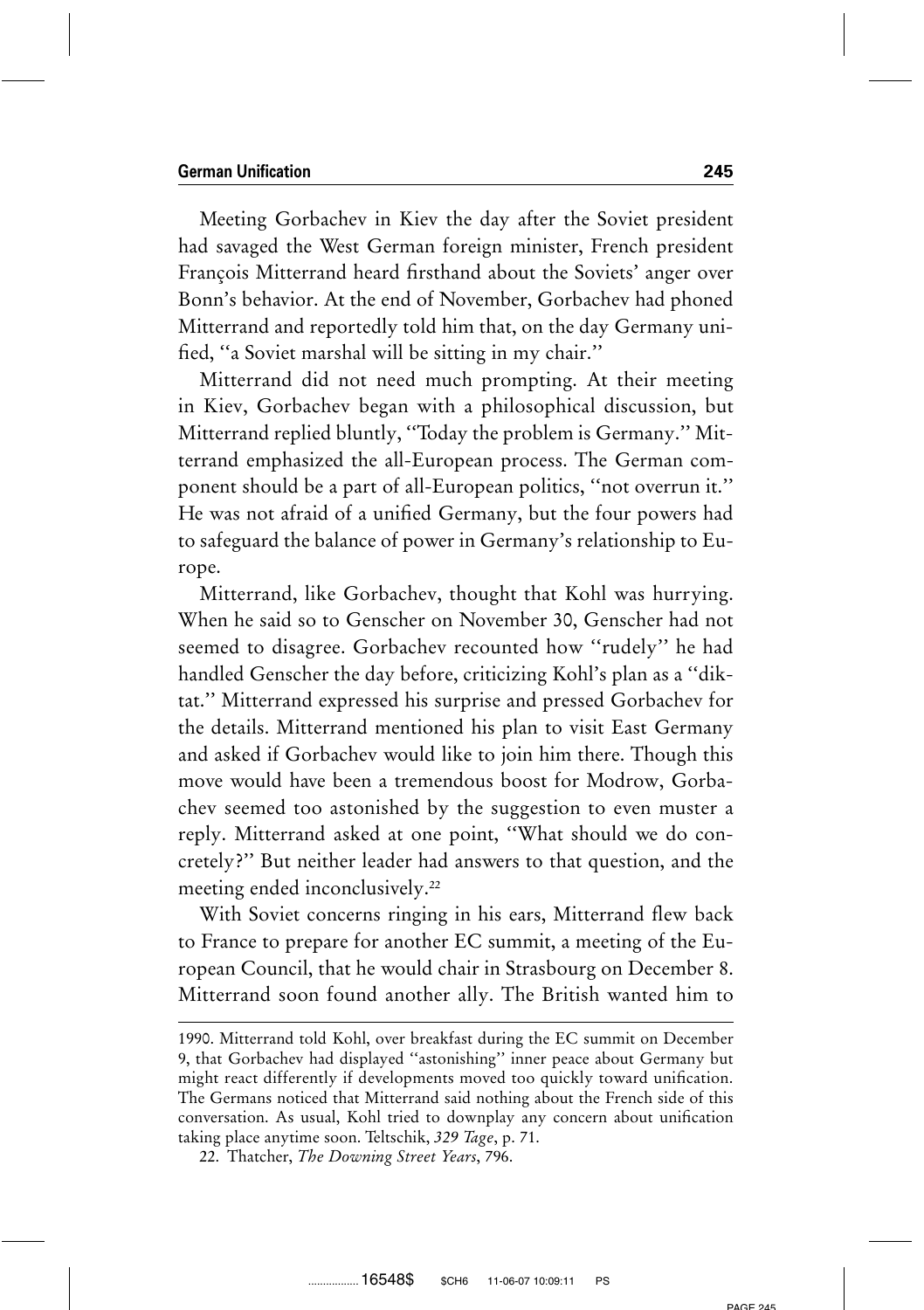help open up a second front against Kohl's plan. Though discouraged by Bush's handling of the NATO summit meeting, Thatcher had not given up. Her attention turned to Paris. ''If there was any hope now of stopping or slowing down reunification," she recalled, ''it would only come from an Anglo-French initiative.''23

Mitterrand and Thatcher had two private meetings in Strasbourg on the margin of the summit. The subject was Germany. Thatcher recalls Mitterrand as being ''still more concerned than I was.'' That was true. Mitterrand had already warned Genscher that Kohl's rash policies might lead to the revival of the Triple Entente of France, Britain, and Russia, which had been formed before World War I. He cautioned that such an alliance might rally once more against Germany. Now the French leader drew an analogy from the years before World War II: ''We find ourselves in the same situation as the leaders in France and Britain before the war, who didn't react to anything. We can't repeat Munich!''24 Mitterrand criticized Kohl's plan and commented disparagingly on the Germans. So what could be done? Mitterrand said that Kohl had already gone well beyond the assurances he had offered EC colleagues in Paris a few weeks earlier. According to Thatcher, Mitterrand commented that at times of great danger France and Britain had always established special relations. Such a time had come again. But the two leaders could not agree on a plan of action.25

At least France could ease its worries by assuring itself that steps toward German unity could be matched by equally large steps toward European union. This was just the approach Jacques De-

<sup>23.</sup> Ibid., 796–797.

<sup>24.</sup> See Jacques Attali, *Verbatim: Tome 3, Chronique des années 1988-1991* (Paris: Fayard, 1995), 337, 369.

<sup>25.</sup> Genscher, interview by Zelikow, Wachtberg-Pech, December 1994; and Conclusions of the Presidency, European Council, Strasbourg, December 8 and 9, 1989. See also Scowcroft to President Bush, ''Mitterrand and the Strasbourg Summit,'' December 13, 1989 (drafted by Blackwill). The CIA pointed out the similarities between the president's four principles on Germany and the EC's Strasbourg statement in an informal chart, ''Conditions for German Reunification,'' which Blackwill passed to General Scowcroft on December 13.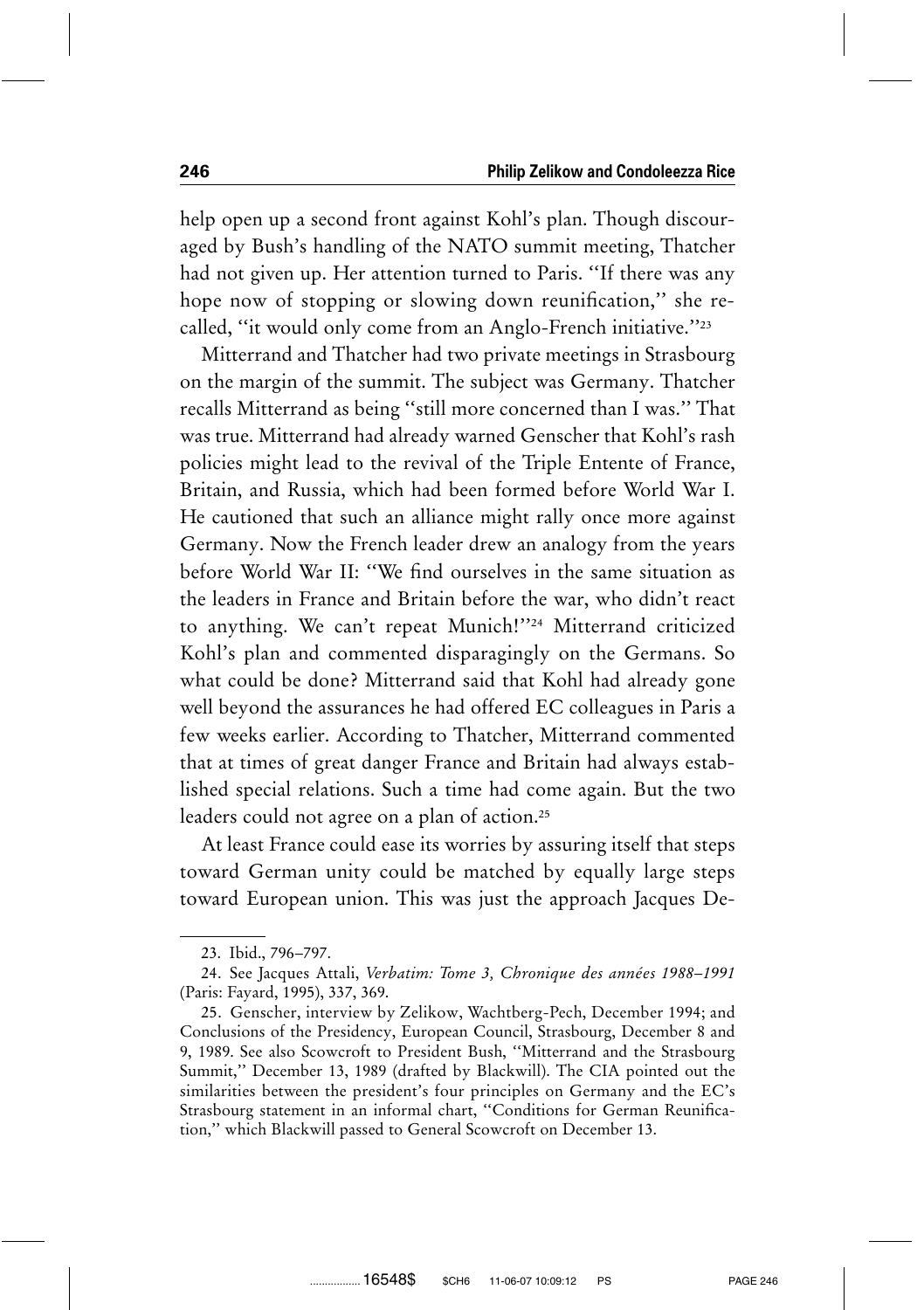lors, president of the European Commission, had chosen to adopt. On these points Kohl was ready to agree; Mitterrand would be pushing on an open door. So France was able to accomplish its most important operational objectives for the Strasbourg summit of the European Community. Mitterrand won Kohl's support for convening, in late 1990, an intergovernmental conference to amend the Treaty of Rome, which had created the European Community, in order to prepare a new treaty adopting economic and monetary union. In return, the EC endorsed Germany's movement toward unification in terms similar to the guidelines proposed by President Bush at the December 4 NATO summit.

Yet the language on Germany was contested. The German negotiators, led by political director Dieter Kastrup, sought unequivocal support for self-determination. The French and the Italians objected that Germany's future could not be determined by the Germans alone. Genscher thought that the German attitude toward monetary union would be the test for earning Mitterrand's support. Bonn passed the test. After a sometimes heated discussion, the EC heads of government agreed on a single modest paragraph:

We seek the strengthening of the state of peace in Europe in which the German people will regain [their] unity through free self-determination [the traditional formula]. This process should take place peacefully and democratically, in full respect of the relevant agreements and treaties and of all the principles defined by the Helsinki Final Act, in a context of dialogue and East-West cooperation. It also has to be placed in the perspective of European integration.26

Kohl commented later on the ''icy climate'' he had encountered among his fellow leaders in Strasbourg. The winds from Moscow were chilly, too. The United States had been watching with alarm as pressure was being put on Kohl. He seemed to be isolated on all fronts. Gorbachev may have been calm at Malta, but now he

<sup>26.</sup> Teltschik, *329 Tage*, 70.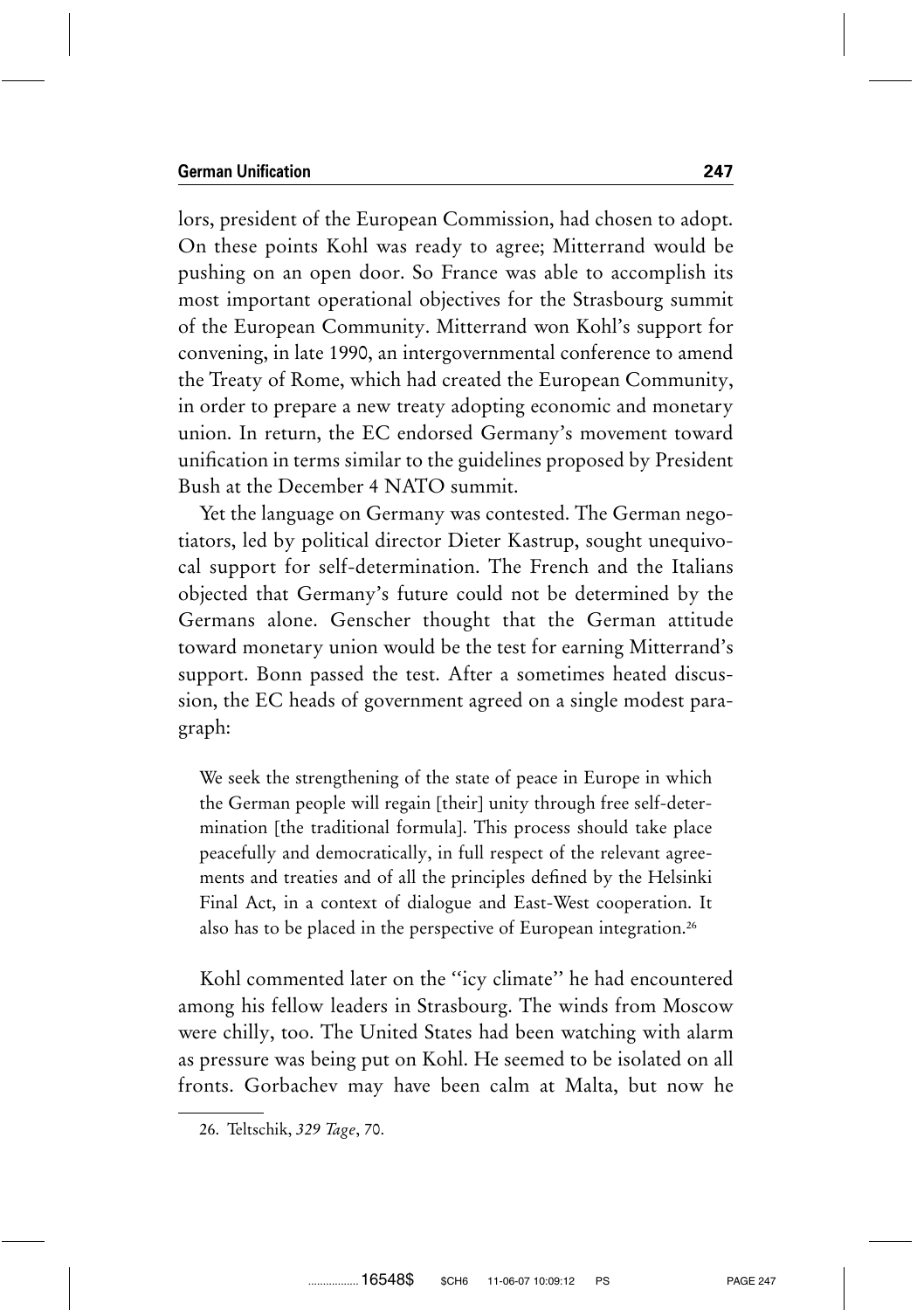seemed furious. In Bonn, though, Teltschik was still discounting the Soviet worries as nothing but ''appeals and warnings.'' After all, when West Germany had accepted deployment of new U.S. nuclear forces in 1983, ''the Soviet leadership had threatened us with war and missiles.''27 Fortunately for Bonn, the Soviet, British, and French governments seemed to have an attitude without a policy.

The most important priority for the United States was to keep the path for Kohl open—free of conditions that Moscow, or the French or British for that matter, might attach. In early December, the only addendum to Bonn's goals was the set of principles articulated by Bush, putting Kohl on the record in support of continued German alignment with NATO. As one of Genscher's top advisers put it, ''In this way Bush had made Germany's NATO membership an unequivocal prerequisite for the later process of unification, like the solution of the border question with Poland.''28

A week after the Strasbourg summit, Mitterrand flew to St. Martin in the Caribbean to review European developments in person with President Bush.<sup>29</sup> They discussed the future of Germany at some length. Again Mitterrand tried to find the proper balance. Though not projecting the alarm Thatcher recalls from the Strasbourg summit, Mitterrand was clearly troubled about developments in Germany. This time he agreed with President Bush that Germany could unify with ''a proper transfer'' of power. But the

<sup>27.</sup> Kiessler and Elbe, *Ein runder Tisch mit scharfen Ecken*, 55.

<sup>28.</sup> The account that follows is drawn from the Zelikow interview with Baker, Houston, TX, January 1995, and memcon of meeting with President Mitterrand, St. Martin, December 16, 1989. See also Scowcroft to President Bush, ''Scope Paper—Your Meeting with President Mitterrand,'' December 15, 1989 (drafted by Basora and Blackwill); and Scowcroft to President Bush, ''Mitterrand, the Germans, U.S.-EC Cooperation, and the CSCE,'' December 15, 1989 (drafted by Blackwill).

<sup>29.</sup> See CIA, ''East Germany: Movement Toward Democracy and Reunification,'' December 11, 1989; Munich 4955, ''Bavarians and the Reunification Question,'' December 15, 1989; Bonn 38006, ''Kohl's Ten-Point Program: A Burst of Criticism and then More Embracing,'' December 5, 1989; Claus Gennrich, ''Genscher Pledges Respect for Soviet Security Interests,'' *Frankfurter Allgemeine Zeitung*, December 13, 1989, 4; Bonn 38015, ''The SPD and the German Question,'' December 5, 1989; and other U.S. intelligence reports.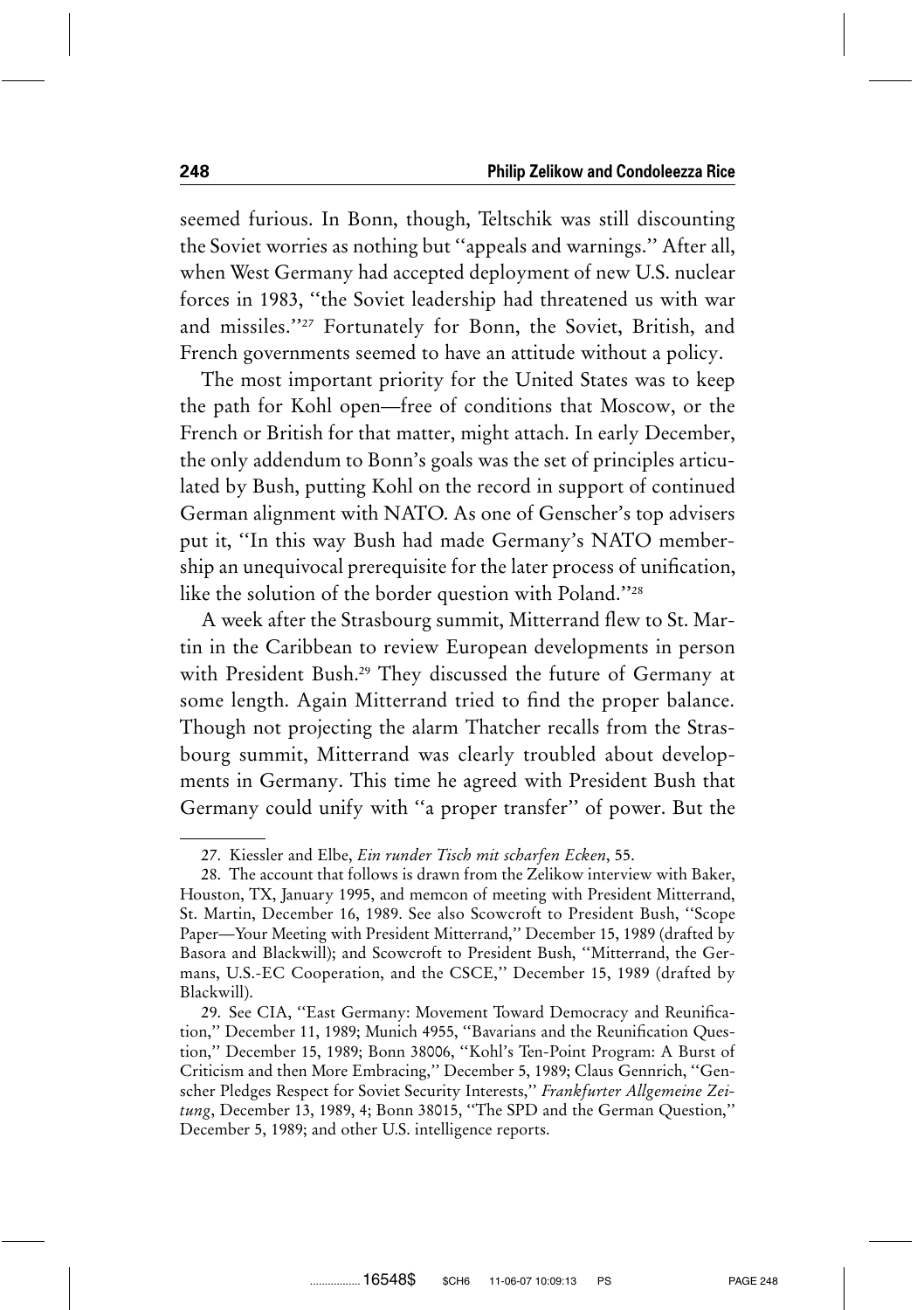objections of the Soviets, Poles, Czechs, Belgians, Danes, Italians, and others could not be ignored. Mitterrand had told Kohl at their recent meeting in Switzerland that Germany should go no faster than the EC, or the whole thing ''will end up in the ditch.'' Mitterrand repeated that, for him, developments in Germany were linked to developments in NATO and the EC. He could understand what the Germans wanted and it was hard to stop them. But if Kohl went too fast, he could cause a diplomatic crisis. It would have the wrong effect, complicating East-West relations at a time when the West was winning hands down.

Secretary of State Baker pointed out that the NATO and Strasbourg summits had shown the way to a common position. Mitterrand claimed to agree with Bush but said he was trying to manage the contradictions of the situation. Fast movement could disrupt the equilibrium in Europe and on the frontiers. Like Gorbachev, Mitterrand had been annoyed by Ambassador Walters's speculation that reunification could occur in as little as five years. Bush replied that Walters's view was not official and would not be repeated. Nevertheless, Mitterrand argued, Walters said it in Germany and the Germans had heard it. We should not encourage more speed, he said. Movement on arms control, EC integration, and Euro-American relations was also required. Mitterrand's anxiety seemed to spill over as he spoke of the need for a new Europe if the continent was to avoid slipping back to where it had been in 1913 (an analogy Mitterrand had also used with Gorbachev and with his own advisers). Everything could be lost.

The fact that Mitterrand did not air these views in public shows the powerful but silent effect of the clear U.S. stance. With President Bush openly saying he supported German aspirations for unification, Mitterrand and Thatcher were acutely inhibited from publicly voicing their concerns. That enforced reticence, in turn, made it harder for them to rally a countervailing political momentum against the West German and U.S. plans.

Secretary of State Baker then made his own trip to Berlin, where he reassured Kohl about a meeting of the ambassadors from the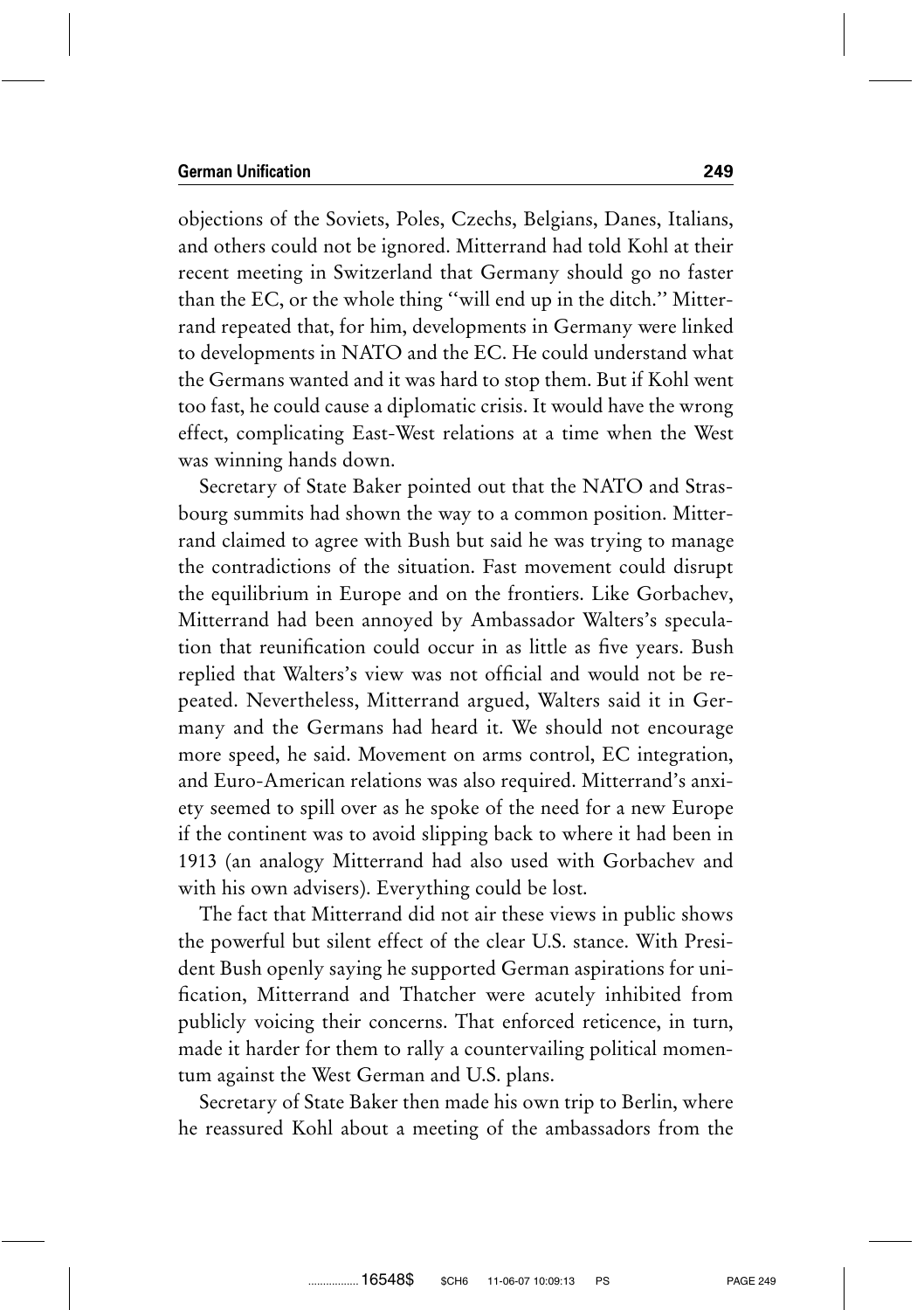four powers that the Soviets, British, and French had requested. Then he made a brief visit to East Germany, where he linked any Western economic assistance for the GDR to fundamental political and economic reform. He stressed the importance of genuinely free elections. Immediately after his meetings in Potsdam, Secretary Baker traveled on to Brussels, where he met with EC foreign ministers on December 13, principally to discuss the status of economic assistance for Eastern Europe.

Most important, on the evening of December 13, Baker had a working dinner with foreign ministers Hurd, Dumas, and Genscher to discuss Berlin and German issues. The ministers responded positively to the broad vision for Europe's future that Baker had explained in a speech in Berlin. But the Germans were still angry about the sight of the ambassadors from the four powers standing together in Berlin. Genscher felt that there should never be another such meeting at which the Germans were left sitting at the ''cat's table.'' Behind the scenes, Genscher's advisers began to warn of the danger of a new peace treaty "like Versailles." Baker put his hand on Genscher's arm and said, ''Hans-Dietrich, we have understood you.''30

Other European statesmen pursued their own efforts to moderate the quickening pace toward German unity. Mitterrand, completing his energetic round of diplomatic consultations, met with Modrow in East Berlin on December 21. Breaking with the U.S. approach, the French president offered a multiyear program of aid for the existing East German government and proclaimed his support for closer GDR ties to Western Europe. One of Mitterrand's advisers privately warned Teltschik again that Kohl was going too fast.31

<sup>30.</sup> For accounts of this dinner and the next morning's breakfast, see Kiessler and Elbe, *Ein runder Tisch mit scharfen Ecken*, 74–75 (quoting Genscher and Baker; Elbe was present); State 3934, ''12/13/89 Quadripartite Ministers' Meeting,'' January 5, 1990.

<sup>31.</sup> On the comment from Mitterrand's adviser, Jean-Louis Bianco, see Teltschik, *329 Tage*, 96.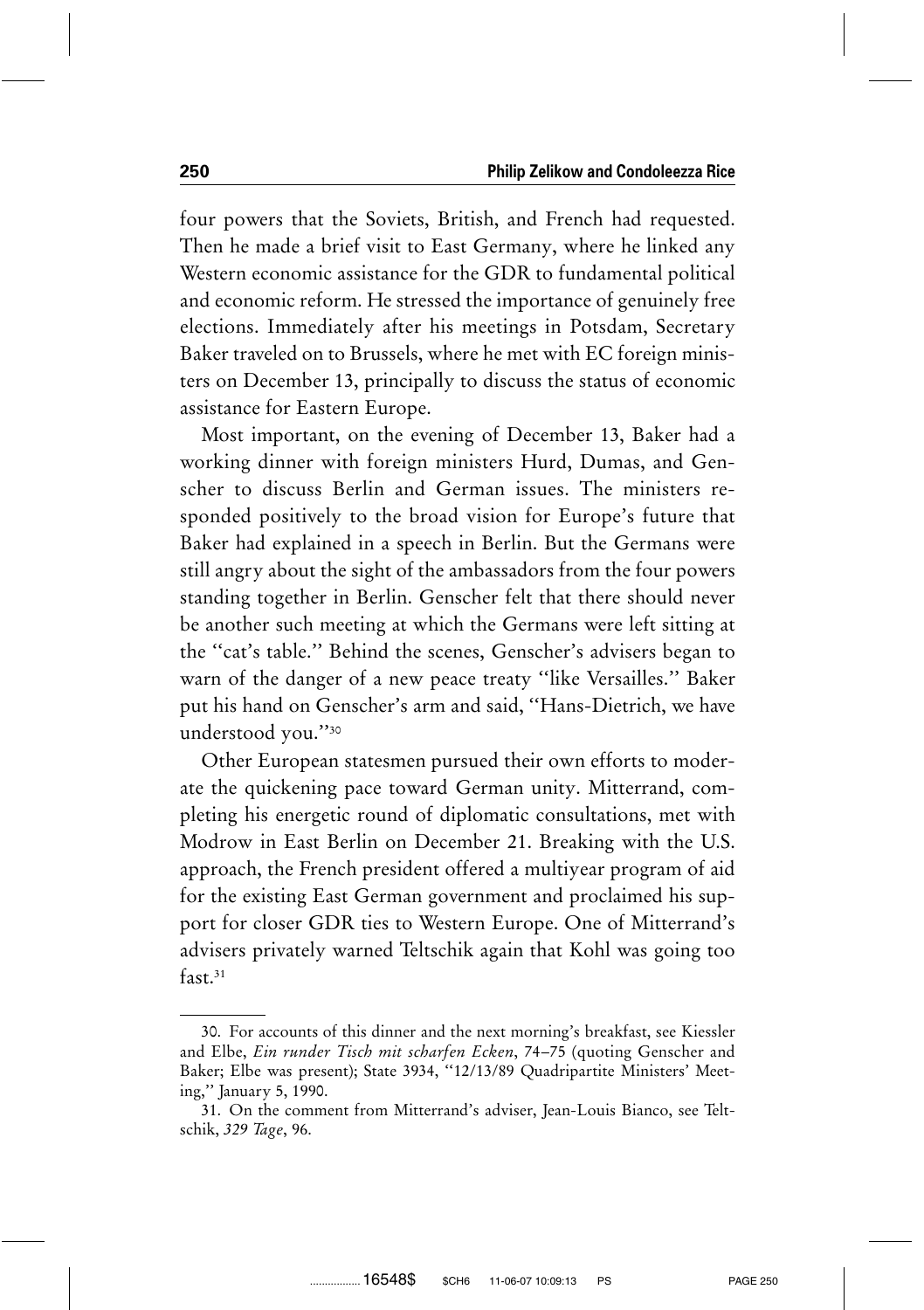Nevertheless, as 1989 drew to a close, Helmut Kohl clearly held the reins in determining Germany's future. Bush and Baker had deliberately decided to legitimize Kohl's program, and the United States had succeeded in adding its own objective: Germany's continued membership in NATO, anchoring the FRG firmly to the West. The U.S. diplomatic strategy was intended to calm the Soviets and keep the Allies from descending into renewed national hostilities so that the goals of Washington and Bonn could be achieved.

Chancellor Kohl tried to reassure the Soviets. He sent a message to Gorbachev promising not to destabilize the situation in Europe. It was the people, he wrote, who were putting the German question back on the agenda. Any developments would be embedded in all-European structures. He recognized the legitimacy of Soviet security interests. As this message was being delivered, Gorbachev was sending his own letter to Kohl. Its tone was cold. Gorbachev said that the USSR would do all it could to ''neutralize'' intervention in the GDR's internal affairs. East Germany was a strategic partner of the Soviet Union, and the existence of two German states was a historic fact.<sup>32</sup>

Kohl tried to meet with Gorbachev as he had told Baker he would, but the Soviet leader rebuffed him, saying that he did not have time. According to several officials, the Soviets were trying once again to reevaluate their policy options.33 Perhaps Gorbachev was still angry and wanted to keep Kohl waiting. But once more, Moscow forfeited a chance to define the agenda. When the two leaders finally met in February 1990, the German Democratic Republic was a walking corpse.

Undaunted by Gorbachev's slight, Kohl pressed on with the first steps of his Ten-Point Plan, meeting with Modrow in Dresden

<sup>32.</sup> Kohl's message was sent to Moscow on December 14, 1989. Gorbachev's message was waiting when Kohl returned on December 18, 1989, from a visit to Hungary. Teltschik, *329 Tage*, 80–81, 85.

<sup>33.</sup> Tarasenko, interview by Rice, Moscow, October 1991. Teltschik was told this by the Soviets as well. Teltschik, interview by Zelikow and Rice, Gütersloh, June 1992.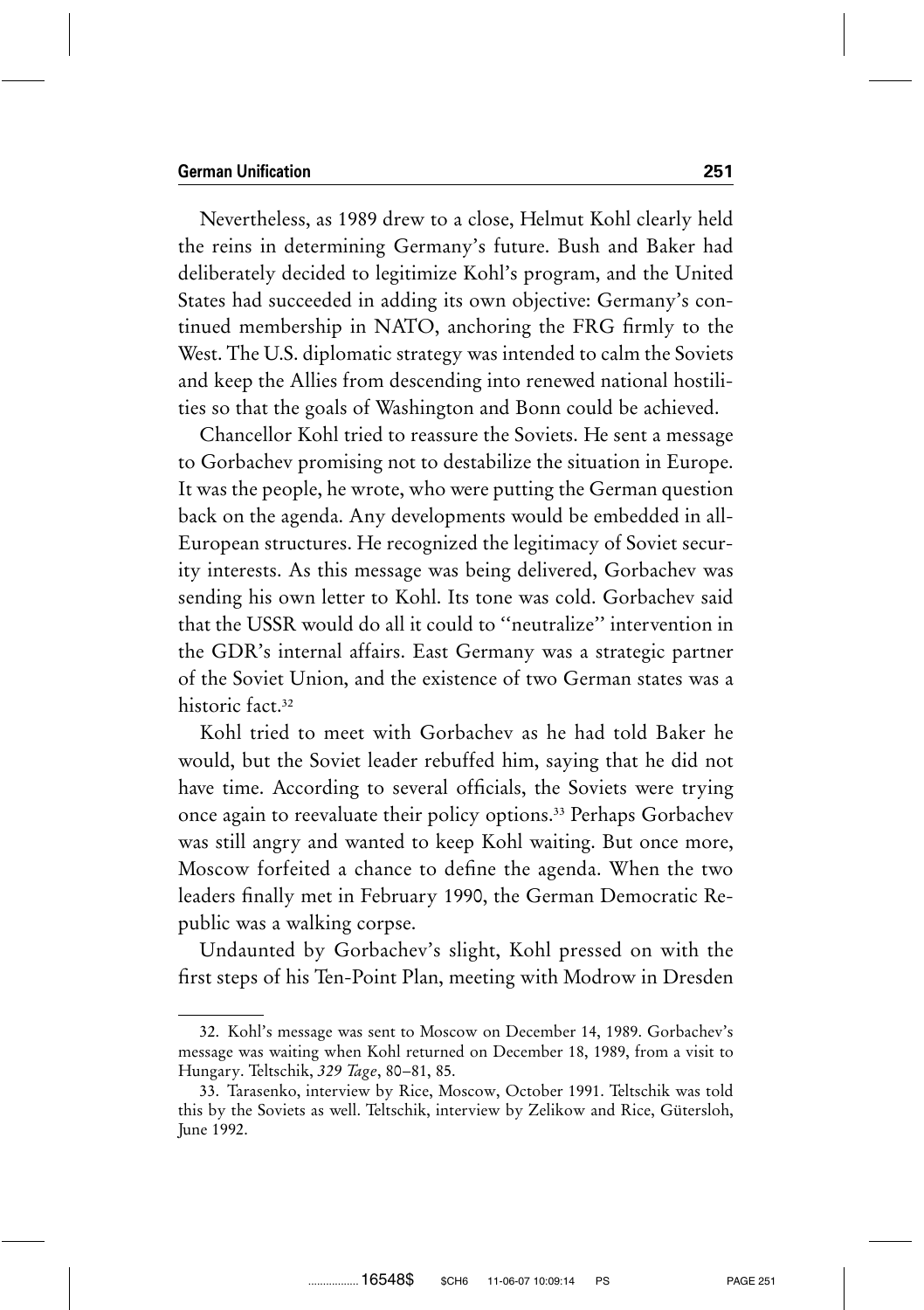on December 19, 1989, to begin negotiating new agreements on social, cultural, and economic ties between the two German states. Kohl indicated a readiness to help Modrow stabilize the GDR and listened sympathetically to his request for billions of marks in aid. The leaders announced that they would open the Brandenburg Gate in Berlin as a border crossing and lift the remaining restrictions on cross-border movement in time for Christmas.

The Dresden trip was important for Kohl, bringing home the momentum of East German opinion and providing an opportunity to seize the moment. Addressing cheering crowds in Dresden, Kohl spoke emotionally of the German nation and was met with chants for unification. Kohl had rallied political support for his cause within his party, he had kept his program for unity on the table, and now, as he had hoped, the East German people were rallying to the dream he had told them could come true.

In Washington, even the Americans were beginning to fear that the FRG was acting imprudently. Conceding that Kohl had scored a public relations coup by his visit to East Germany, Secretary Baker advised President Bush that Kohl's activities ''may raise again the question with some, however, of whether the chancellor's domestic political interest is leading him too far, too fast on the issue of unification; he's tapping emotions that will be difficult to manage."34

It was clear that the frenzied diplomacy in the month after the opening of the Berlin Wall had dramatically altered the political landscape. Genscher's adviser, Frank Elbe, captured the change when he recalled that in the middle of November he had told Zoellick that ''the tempo of German unification cannot be permitted to endanger the stability of Europe.'' By early December, however, Elbe told Zoellick, ''If German unity *doesn't* come, *that* will endanger the stability of Europe."<sup>35</sup>

<sup>34.</sup> Baker to President Bush (for his evening reading), December 20, 1989. On Kohl's trip to the GDR, see Teltschik, *329 Tage*, 87–96.

<sup>35.</sup> Kiessler and Elbe, *Ein runder Tisch mit scharfen Ecken,* 47 (emphasis added). Elbe remembers that Zoellick replied to the December warning by agreeing, ''We also see it that way.''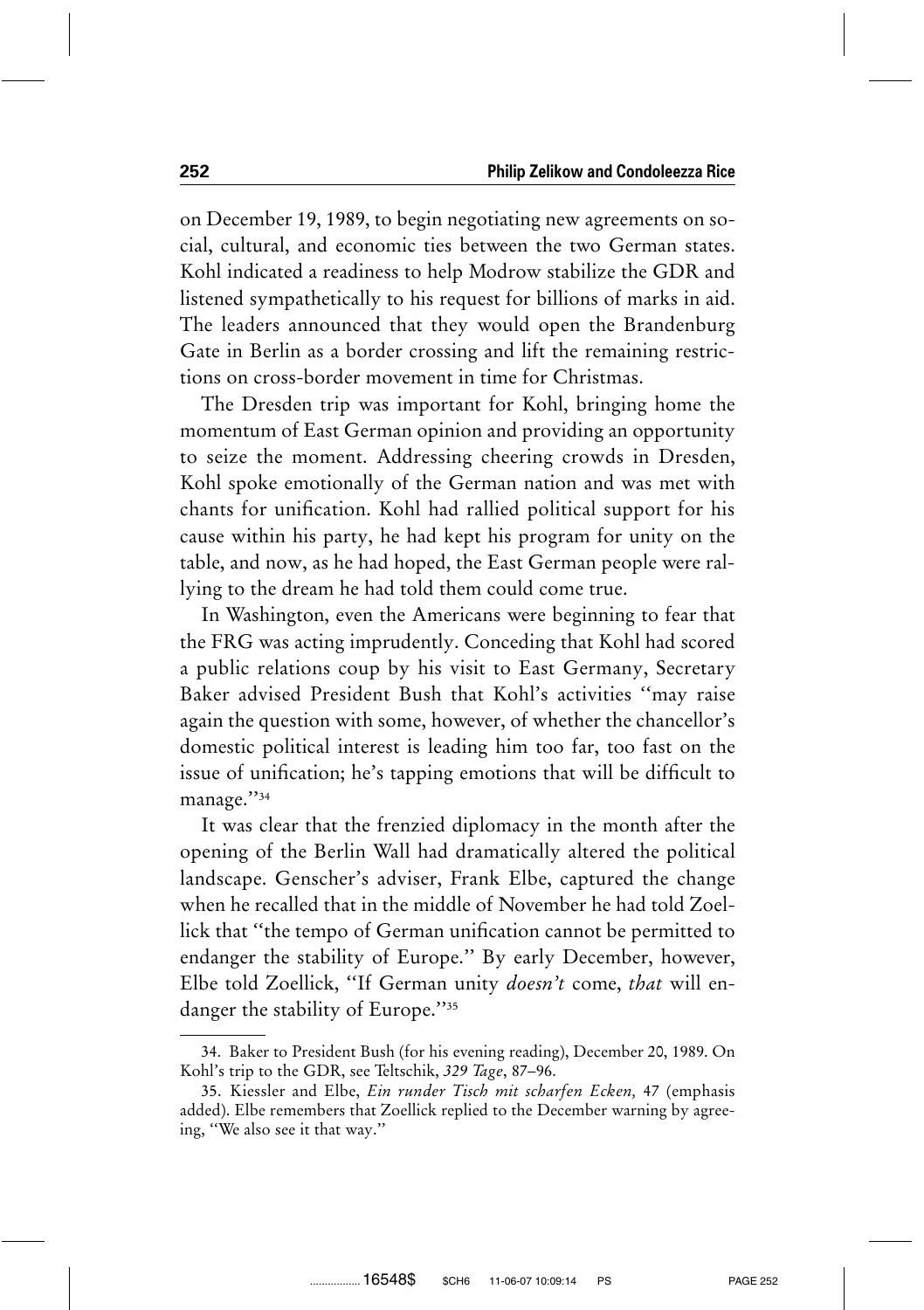As pressure mounted in 1990, there was no longer any doubt that the two German states would come together in some fashion. The most difficult challenge now was to determine when and how unification would occur and to balance these plans against the danger of a new East-West crisis that could plunge Europe back into a cold war. An authoritative German history rightly judges that, by the end of 1989, ''The constellation of interests had quickly crystallized: The Federal [German] government and the U.S. administration as real advocates of unification against a large, clear group of doubters and brakemen, with France and Great Britain also declared enemies of unification along with the GDR and the Soviet Union.''36 To meet that challenge, the U.S. and West German governments rushed in the first weeks of 1990 to develop a whole new strategy to bring about unification, this time on a timetable of months rather than years.

Returning to the opening argument of this essay, the preceding story turned a magnifying glass on the December 1989 diplomacy that partly determined the content of only one of 13 such independent variables in this turning point of the cold war. In this brief story, the content was not predetermined. A more timid West German policy or a more passive Bush administration policy during this period is quite imaginable and could well have slowed the process and dampened popular expectations inside East Germany. Perhaps, too, a different set of policies might have been adopted by the opposing powers. But the effect of the December maneuvers on the volatile German crisis was that, instead of wielding a fire extinguisher, Kohl and Bush were adding judicious splashes of gasoline. Yet this outcome still did not preordain the content of our dependent variables. Instead, the content of this specific variable opened up new choices and possibilities and another spectrum of potential outcomes in a succession of pivotal moments.

<sup>36.</sup> Werner Weidenfeld with Peter M. Wagner and Elke Bruck, *Aussenpolitik fu¨r die deutsche Einheit: Die Entscheidungsjahre 1989/90*, vol. 4, *Geschichte der deutschen Einheit* (Stuttgart: Deutsche Verlags-Anstalt, 1998), 208.